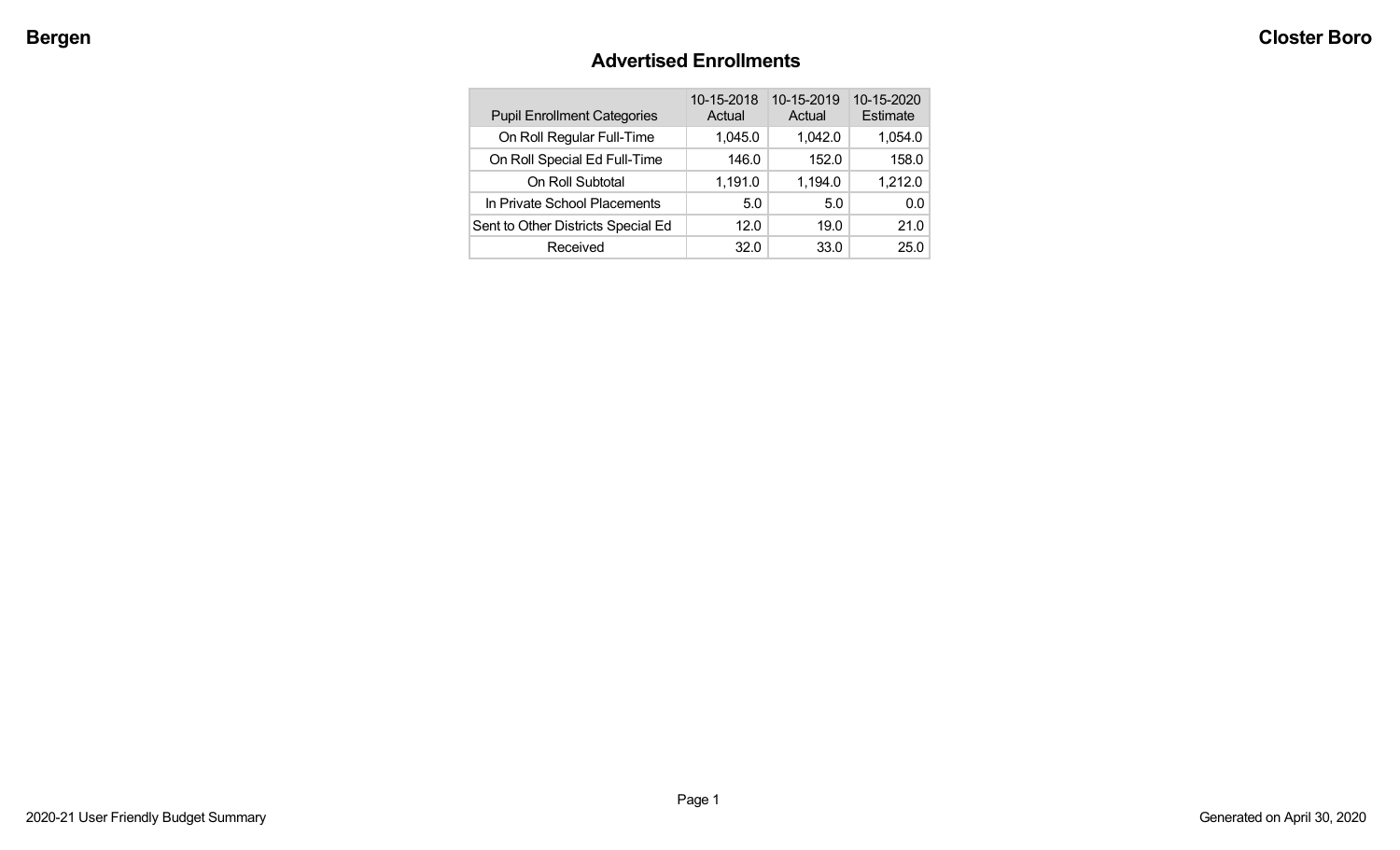#### **Advertised Revenues**

| <b>Budget Category</b>                             | Description                                                                | Account      | 2018-19<br>Actual | 2019-20<br>Revised               | 2020-21<br>Proposed |
|----------------------------------------------------|----------------------------------------------------------------------------|--------------|-------------------|----------------------------------|---------------------|
|                                                    | Local Tax Levy                                                             | 10-1210      | 19,060,135        | 19,878,929                       | 20,517,275          |
|                                                    | <b>Total Tuition</b>                                                       | 10-1300      | 503,526           | 275,054                          | 312,613             |
| <b>General Fund Revenues from Local Sources</b>    | <b>Unrestricted Miscellaneous Revenues</b>                                 | 10-1XXX      | 95,067            | 75,400                           | 40,000              |
|                                                    | Interest Earned on Capital Reserve Funds                                   | 10-1XXX      | 6,607             | 1,000                            | 1,000               |
|                                                    | <b>Total Revenues from Local Sources</b>                                   |              | 19,665,335        | 20,230,383 20,870,888            |                     |
|                                                    | <b>Categorical Transportation Aid</b>                                      | 10-3121      | 93,632            | 93,632                           | 93,632              |
|                                                    | <b>Extraordinary Aid</b>                                                   | 10-3131      | 245,145           | 0                                | 0                   |
| <b>General Fund Revenues from State Sources</b>    | <b>Categorical Special Education Aid</b>                                   | 10-3132      | 508,703           | 592,766                          | 738,593             |
|                                                    | <b>Categorical Security Aid</b>                                            | 10-3177      | 91,347            | 91,347                           | 91,347              |
|                                                    | <b>Other State Aids</b>                                                    | 10-3XXX      | 10,601            | $\Omega$                         | $\Omega$            |
|                                                    | <b>Total Revenues from State Sources</b>                                   |              | 949,428           | 777,745                          | 923,572             |
|                                                    | <b>Budgeted Fund Balance-Operating Budget</b>                              | 10-303       | $\Omega$          | 580,054                          | 300,000             |
| <b>General Fund Revenues from Other Sources</b>    | Withdrawal from Capital Reserve for Excess Cost and Other Capital Projects | 10-309       | $\mathbf 0$       | 185,000                          | 540,000             |
|                                                    | <b>Adjustment for Prior Year Encumbrances</b>                              |              | $\Omega$          | 78,458                           | 0                   |
|                                                    | Actual Revenues (Over)/Under Expenditures                                  |              | $-341,256$        | $\Omega$                         | $\Omega$            |
| <b>General Fund Revenues</b>                       | <b>Total Operating Budget</b>                                              |              | 20,273,507        | 21,851,640 22,634,460            |                     |
| Special Revenue Fund Revenues from Local Sources   | Other Revenue from Local Sources                                           | 20-1XXX      | 105,542           | 0                                | 0                   |
|                                                    | <b>Total Revenues from Local Sources</b>                                   | 20-1XXX      | 105,542           | $\Omega$                         | $\Omega$            |
|                                                    | Title I                                                                    | 20-4411-4416 | 100,779           | 95,142                           | 76,113              |
| Special Revenue Fund Revenues from Federal Sources | I.D.E.A. Part B (Handicapped)                                              | 20-4420-4429 | 248,092           | 253,871                          | 213,182             |
|                                                    | <b>Total Revenues from Federal Sources</b>                                 |              | 348,871           | 349,013                          | 289,295             |
| Special Revenue Fund Revenues                      | <b>Total Grants and Entitlements</b>                                       |              | 454,413           | 349,013                          | 289,295             |
| Debt Service Fund Revenues from Local Sources      | Local Tax Levy                                                             | 40-1210      | 318,422           | 306,843                          | 295,380             |
|                                                    | <b>Total Revenues from Local Sources</b>                                   |              | 318,422           | 306,843                          | 295,380             |
| Debt Service Fund Revenues from Other Sources      | <b>Total Local Repayment of Debt</b>                                       |              | 318,422           | 306,843                          | 295,380             |
|                                                    | Actual Revenues (Over)/Under Expenditures                                  |              |                   | 0                                | $\Omega$            |
| Debt Service Fund Revenues                         | <b>Total Repayment of Debt</b>                                             |              | 318,423           | 306,843                          | 295,380             |
| All Fund Revenues                                  | <b>Total Revenues/Sources</b>                                              |              | 21,046,343        | 22,507,496 23,219,135            |                     |
| <b>Revenues Net of Transfers</b>                   | <b>Total Revenues/Sources Net of Transfers</b>                             |              |                   | 21,046,343 22,507,496 23,219,135 |                     |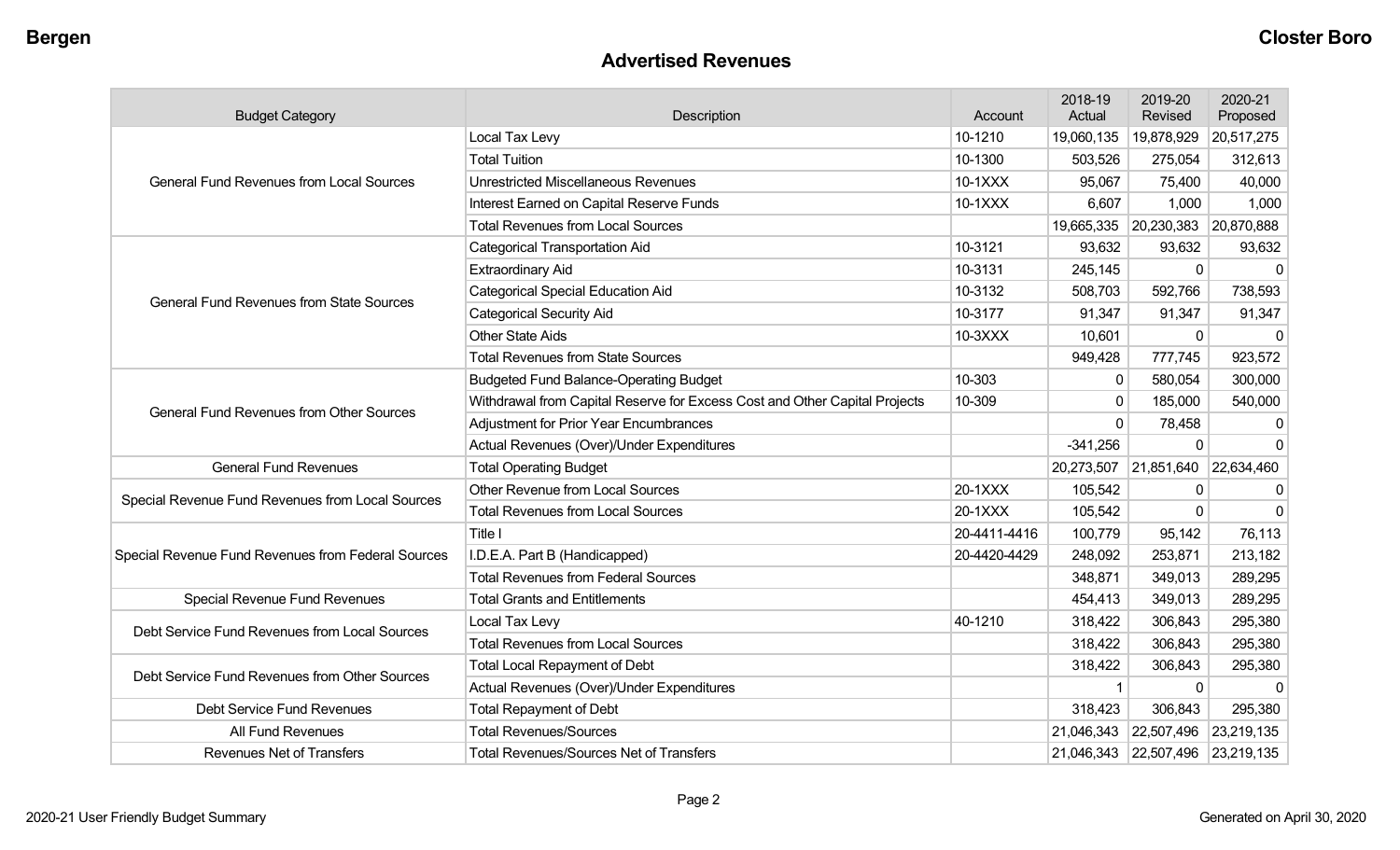# **Advertised Appropriations**

| <b>Budget Category</b>                             | <b>Description</b>                                                                 | Account        | 2018-19<br>Actual | 2019-20<br>Revised    | 2020-21<br>Proposed |
|----------------------------------------------------|------------------------------------------------------------------------------------|----------------|-------------------|-----------------------|---------------------|
|                                                    | Regular Programs-Instruction                                                       | 11-1XX-100-XXX | 6,907,356         | 7,180,051             | 7,205,026           |
|                                                    | <b>Special Education-Instruction</b>                                               | 11-2XX-100-XXX | 1,733,268         | 2,030,318             | 2,169,963           |
|                                                    | <b>Basic Skills/Remedial-Instruction</b>                                           | 11-230-100-XXX | 456,856           | 478,030               | 503,855             |
| General Fund Current Expenses for Instruction      | <b>Bilingual Education-Instruction</b>                                             | 11-240-100-XXX | 328,592           | 338,681               | 352,919             |
|                                                    | School-Sponsored Cocurricular or Extracurricular Activities-Instruction            | 11-401-100-XXX | 58,692            | 56,789                | 54,531              |
|                                                    | School-Sponsored Athletics-Instruction                                             | 11-402-100-XXX | 27,819            | 30,726                | 32,600              |
|                                                    | Summer School                                                                      | 11-422-XXX-XXX | 39,897            | 40,368                | 45,000              |
|                                                    | Undistributed Expenditures-Instruction (Tuition)                                   | 11-000-100-XXX | 1,375,407         | 1,672,441             | 1,787,882           |
|                                                    | Undistributed Expenditures-Attendance and Social Work                              | 11-000-211-XXX | 59,184            | 69,596                | 80,319              |
|                                                    | Undistributed Expenditures-Health Services                                         | 11-000-213-XXX | 189,057           | 183,066               | 181,392             |
|                                                    | Undistributed Expenditures-Speech, OT, PT and Related Services                     | 11-000-216-XXX | 240,796           | 283,769               | 291,538             |
|                                                    | Undistributed Expenditures-Other Support Services, Students-Extraordinary Services | 11-000-217-XXX | 479,201           | 579,380               | 622,558             |
|                                                    | Undistributed Expenditures-Guidance                                                | 11-000-218-XXX | 167,874           | 173,982               | 183,219             |
|                                                    | Undistributed Expenditures-Child Study Teams                                       | 11-000-219-XXX | 527,677           | 543,786               | 626,289             |
|                                                    | Undistributed Expenditures-Improvement of Instruction Services                     | 11-000-221-XXX | 178,186           | 184,302               | 152,798             |
| General Fund Current Expenses for Support Services | Undistributed Expenditures-Education Media Services/Library                        | 11-000-222-XXX | 186,561           | 185,807               | 189,543             |
|                                                    | Undistributed Expenditures-Instructional Staff Training Services                   | 11-000-223-XXX | 32,116            | 45,700                | 67,800              |
|                                                    | Undistributed Expenditures-Support Services-General Administration                 | 11-000-230-XXX | 600,541           | 444,699               | 449,432             |
|                                                    | Undistributed Expenditures-Support Services-School Administration                  | 11-000-240-XXX | 644,317           | 739,642               | 738,743             |
|                                                    | <b>Undistributed Expenditures-Central Services</b>                                 | 11-000-251-XXX | 359,898           | 390,099               | 391,778             |
|                                                    | Undistributed Expenditures-Administrative InformationTechnology                    | 11-000-252-XXX | 120,308           | 245,529               | 169,547             |
|                                                    | Undistributed Expenditures-Operation and Maintenance of Plant Services             | 11-000-26X-XXX | 1,541,082         | ,705,404              | 1,721,064           |
|                                                    | Undistributed Expenditures-Student Transportation Services                         | 11-000-270-XXX | 340,836           | 375,246               | 375,297             |
|                                                    | Personal Services-Employee Benefits                                                | 11-XXX-XXX-2XX | 3,229,609         | 3,463,216             | 3,628,226           |
|                                                    | <b>Total Undistributed Expenditures</b>                                            |                | 10,272,650        | 11,285,664            | 11,657,425          |
| <b>General Fund Current Expenses</b>               | <b>Total General Current Expense</b>                                               |                |                   | 19,825,130 21,440,627 | 22,021,319          |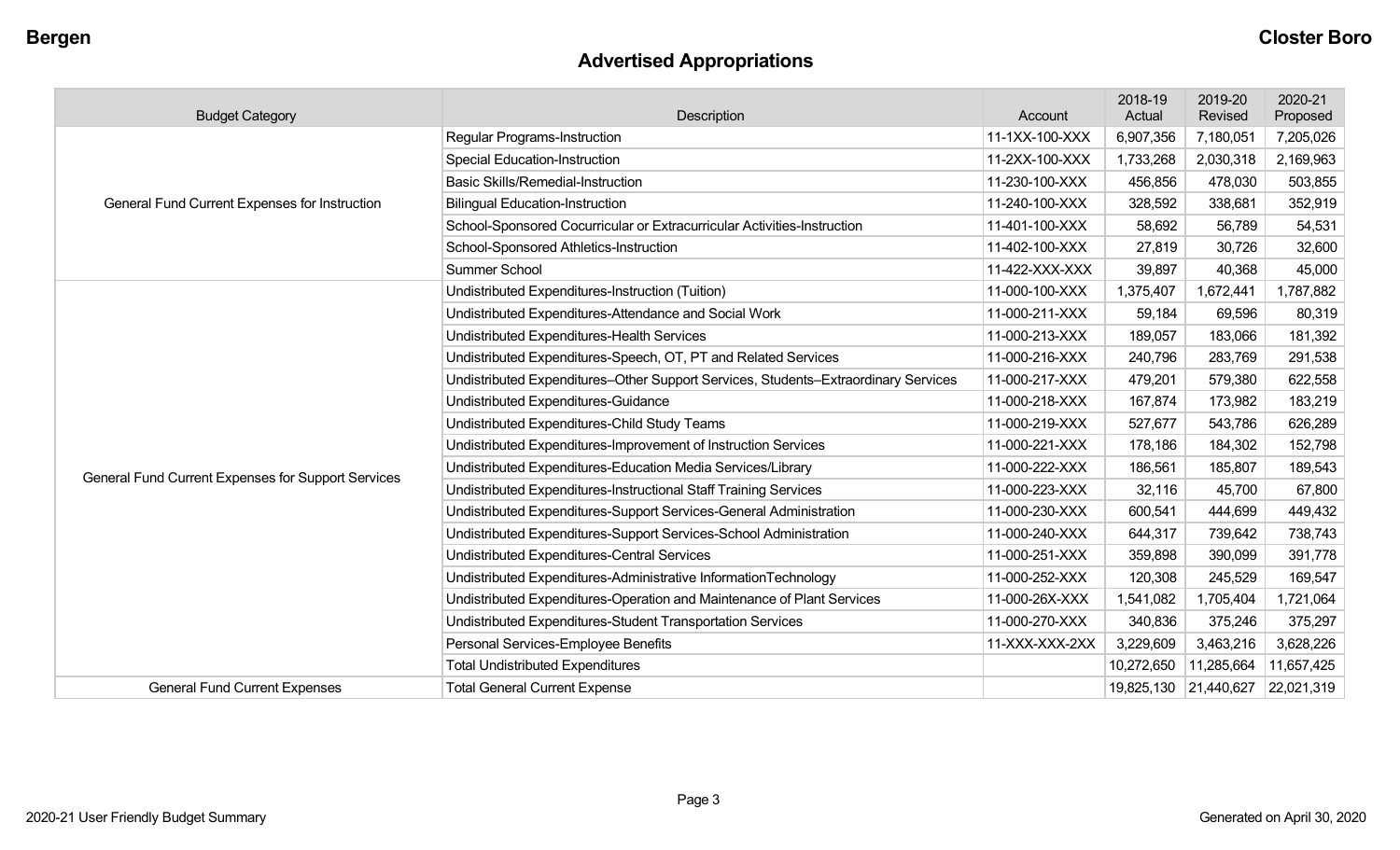# **Advertised Appropriations**

| <b>Budget Category</b>                                    | <b>Description</b>                                      | Account        | 2018-19<br>Actual | 2019-20<br>Revised | 2020-21<br>Proposed |
|-----------------------------------------------------------|---------------------------------------------------------|----------------|-------------------|--------------------|---------------------|
|                                                           | Equipment                                               | 12-XXX-XXX-730 | 44,800            | 138,941            | 57,200              |
| <b>Capital Outlay</b>                                     | <b>Facilities Acquisition and Construction Services</b> | 12-000-400-XXX | 403,577           | 271,072            | 554,941             |
|                                                           | Interest Deposit to Capital Reserve                     | 10-604         |                   | 1,000              | 1,000               |
|                                                           | <b>Total Capital Outlay</b>                             |                | 448,377           | 411,013            | 613,141             |
| General Fund Expenses and Transfers                       | <b>General Fund Grand Total</b>                         |                | 20,273,507        | 21,851,640         | 22,634,460          |
| Special Revenue Fund Expenses for Grants and Entitlements | Local Projects                                          | 20-XXX-XXX-XXX | 105,542           | $\Omega$           | 0                   |
|                                                           | Title I                                                 | 20-XXX-XXX-XXX | 100,779           | 95,142             | 76,113              |
| Special Revenue Fund Expenses for Federal Projects        | I.D.E.A. Part B (Handicapped)                           | 20-XXX-XXX-XXX | 248,092           | 253,871            | 213,182             |
|                                                           | <b>Total Federal Projects</b>                           | 20-XXX-XXX-XXX | 348,871           | 349,013            | 289,295             |
| Special Revenue Fund Expenses                             | <b>Total Special Revenue Funds</b>                      |                | 454,413           | 349,013            | 289,295             |
|                                                           | <b>Total Regular Debt Service</b>                       | 40-701-510-XXX | 318,423           | 306,843            | 295,380             |
| Debt Service Fund Expenses                                | <b>Total Debt Service Funds</b>                         |                | 318,423           | 306,843            | 295,380             |
| All Fund Expenses                                         | <b>Total Expenditures/Appropriations</b>                |                | 21,046,343        | 22,507,496         | 23,219,135          |
| <b>Expenses Net of Transfers</b>                          | <b>Total Expenditures Net of Transfers</b>              |                | 21,046,343        | 22,507,496         | 23,219,135          |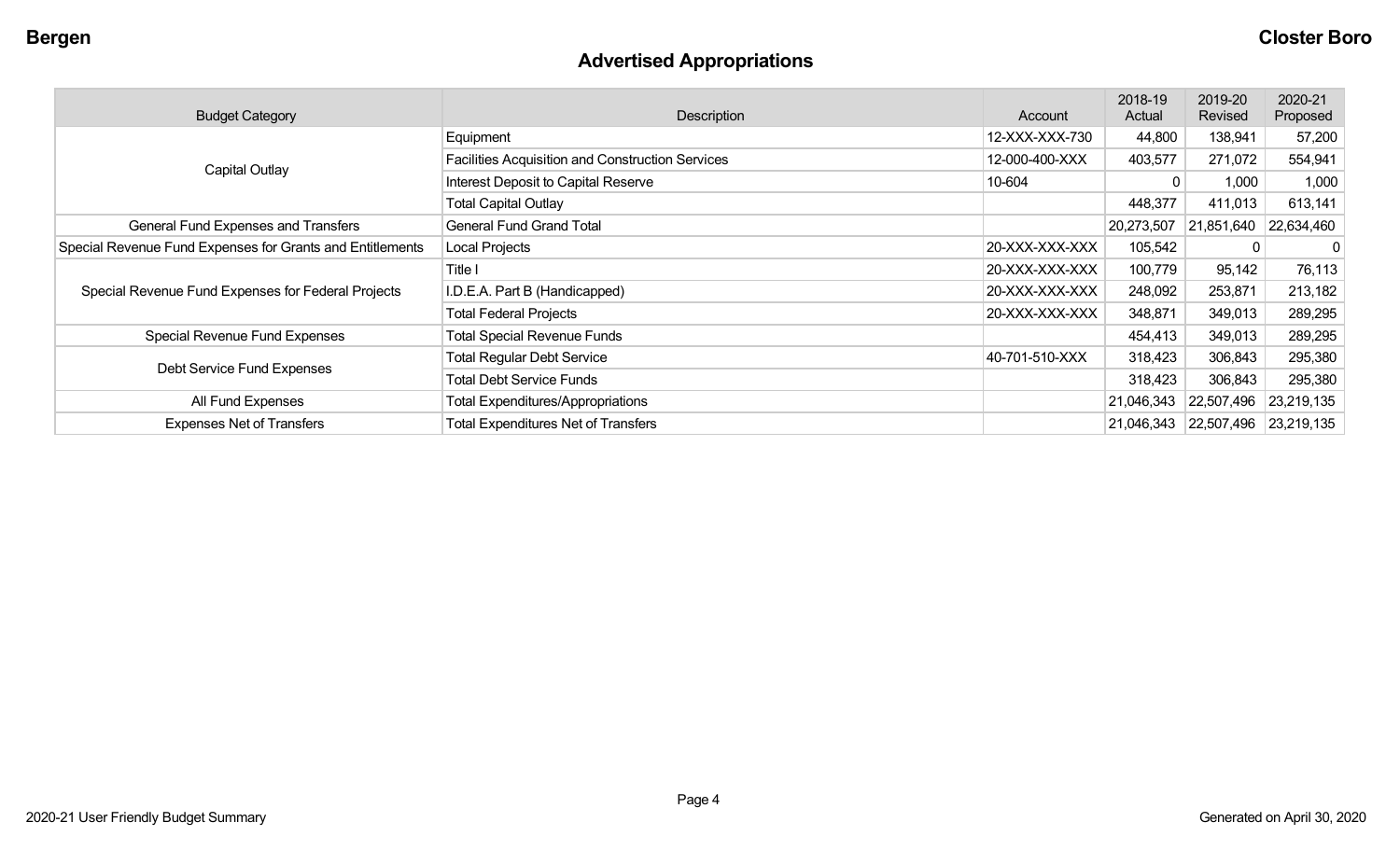# **Advertised Recapitulation of Balances**

| <b>Fund Balance Category</b>                   | <b>Budget Category</b>                                           | <b>Audited</b><br><b>Balance</b><br>06/30/2018 | Audited<br><b>Balance</b><br>06/30/2019 | Estimated<br><b>Balance</b><br>06/30/2020 | <b>Estimated</b><br><b>Balance</b><br>06/30/2021 |
|------------------------------------------------|------------------------------------------------------------------|------------------------------------------------|-----------------------------------------|-------------------------------------------|--------------------------------------------------|
|                                                | <b>Capital Reserve</b>                                           | 2,465,333                                      | 2,767,421                               | 2,583,421                                 | 2,044,421                                        |
|                                                | <b>Adult Education Programs</b>                                  | 0                                              | 0                                       |                                           |                                                  |
|                                                | Maintenance Reserve                                              | 0                                              | 0                                       |                                           |                                                  |
| <b>Restricted for General Operating Budget</b> | Legal Reserve                                                    | 650,000                                        | 625,000                                 | 300,000                                   |                                                  |
|                                                | <b>Tuition Reserve</b>                                           |                                                |                                         |                                           |                                                  |
|                                                | <b>Current Expense Emergency Reserve</b>                         | 250,000                                        | 250,000                                 | 250,000                                   | 250,000                                          |
|                                                | Impact Aid Reserve for General Expenses (Sections 8002 and 8003) | $\Omega$                                       | $\Omega$                                |                                           |                                                  |
|                                                | Impact Aid Reserve for Capital Expenses (Sections 8007 and 8008) | 0                                              | 0                                       |                                           |                                                  |
| Restricted for Repayment of Debt               | Repayment of Debt                                                |                                                |                                         |                                           |                                                  |
| Unrestricted                                   | <b>General Operating Budget</b>                                  | 584,126                                        | 661,216                                 | 406,162                                   | 406,162                                          |
|                                                | Repayment of Debt                                                |                                                |                                         |                                           |                                                  |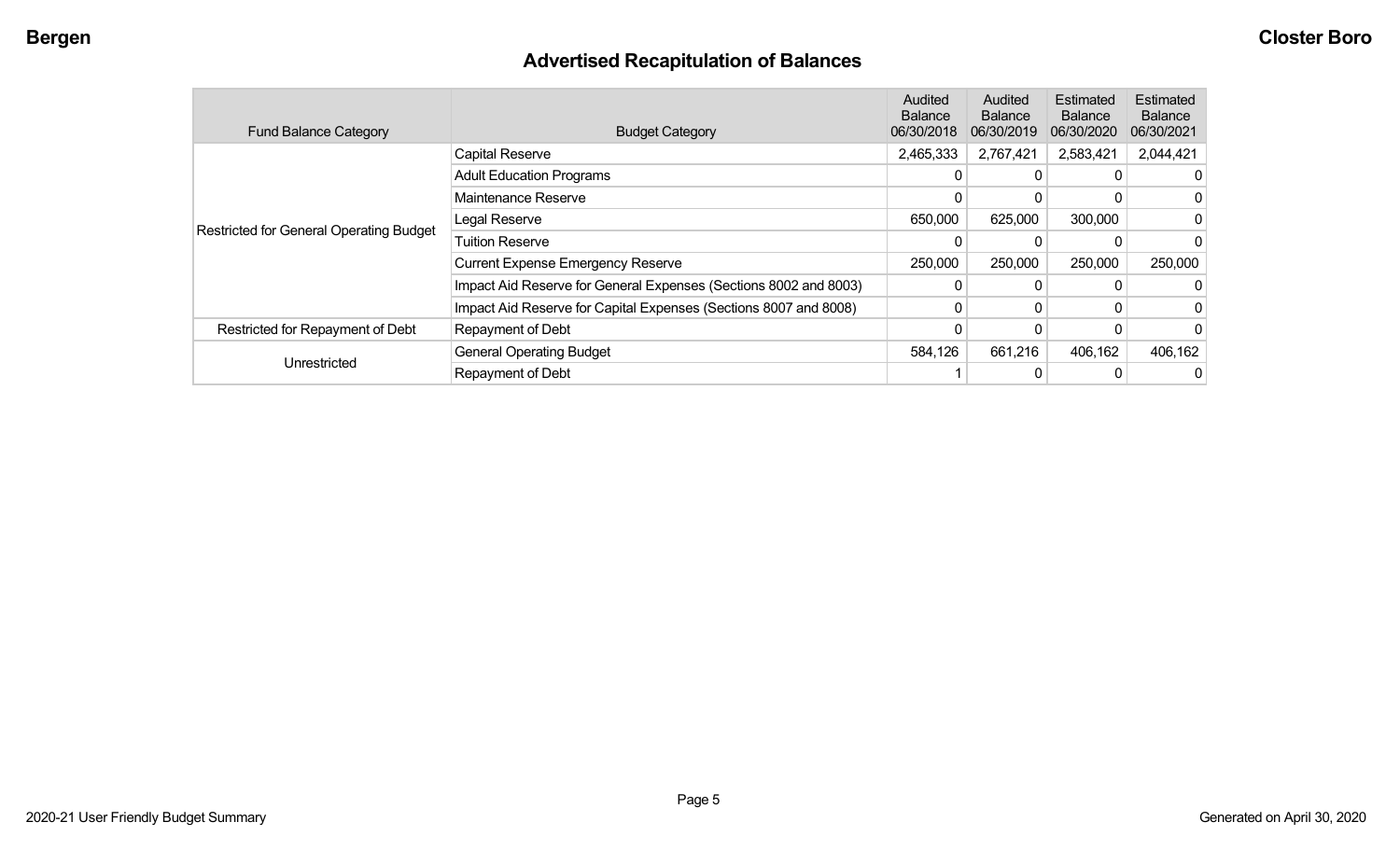#### **Advertised Per Pupil Cost Calculations**

| Per Pupil Cost Calculations                       | 2017-18<br><b>Actual Costs</b> | 2018-19<br><b>Actual Costs</b> | 2019-20<br><b>Original Budget</b> | 2019-20<br><b>Revised Budget</b> | 2020-21<br><b>Proposed Budget</b> |
|---------------------------------------------------|--------------------------------|--------------------------------|-----------------------------------|----------------------------------|-----------------------------------|
| <b>Total Budgetary Comparative Per Pupil Cost</b> | \$15,235                       | \$15,078                       | \$15,974                          | \$16,242                         | \$16,385                          |
| <b>Total Classroom Instruction</b>                | \$10,050                       | \$9,727                        | \$10,271                          | \$10,460                         | \$10,579                          |
| <b>Classroom-Salaries and Benefits</b>            | \$9,525                        | \$9,328                        | \$9,794                           | \$10,010                         | \$10,075                          |
| Classroom-General Supplies and Textbooks          | \$342                          | \$205                          | \$257                             | \$230                            | \$275                             |
| <b>Classroom-Purchased Services</b>               | \$183                          | \$194                          | \$220                             | \$220                            | \$229                             |
| <b>Total Support Services</b>                     | \$1,961                        | \$2,071                        | \$2,217                           | \$2,237                          | \$2,344                           |
| Support Services-Salaries and Benefits            | \$1,586                        | \$1,778                        | \$1,853                           | \$1,722                          | \$1,743                           |
| <b>Total Administrative Costs</b>                 | \$1,726                        | \$1,739                        | \$1,796                           | \$1,830                          | \$1,757                           |
| <b>Administration Salaries and Benefits</b>       | \$1,522                        | \$1,530                        | \$1,481                           | \$1,505                          | \$1,503                           |
| Total Operations and Maintenance of Plant         | \$1,416                        | \$1,450                        | \$1,598                           | \$1,623                          | \$1,614                           |
| Operations and Maintenance-Salaries and Benefits  | \$885                          | \$842                          | \$937                             | \$960                            | \$929                             |
| <b>Board Contribution to Food Services</b>        | \$0                            | \$0                            | \$0                               | \$0                              | \$0                               |
| <b>Total Extracurricular Costs</b>                | \$79                           | \$87                           | \$90                              | \$89                             | \$88                              |
| <b>Total Equipment Costs</b>                      | \$67                           | \$37                           | \$18                              | \$116                            | \$47                              |
| Legal Costs                                       | \$47                           | \$35                           | \$24                              | \$25                             | \$24                              |
| Employee Benefits as a percentage of salaries*    | 23.58%                         | 24.71%                         | 26.79%                            | 25.47%                           | 26.39%                            |

\*Does not include pension and social security paid by the State on-behalf of the district.

\*\*Federal and State funds in the blended resource school-based budgets.

The information presented in columns 1 through 3 as well as the related descriptions of the per pupil cost calculations are contained in the Taxpayers' Guide to Education Spending and can be found on the Department of Education's Internet website: http://www.state.nj.us/education/guide/. This publication is also available in the board office and public libraries. The same calculations were performed using the 2019-20 revised appropriations and the 2020-21 budgeted appropriations presented in this advertised budget. Total Budgetary Comparative Per Pupil Cost is defined as current expense exclusive of tuition expenditures, transportation, residential costs, and judgments against the school district. For all years it also includes the restricted entitlement aids. With the exception of Total Equipment Cost, each of the other per pupil cost calculations presented is a component of the total comparative per pupil cost, although all components are not shown.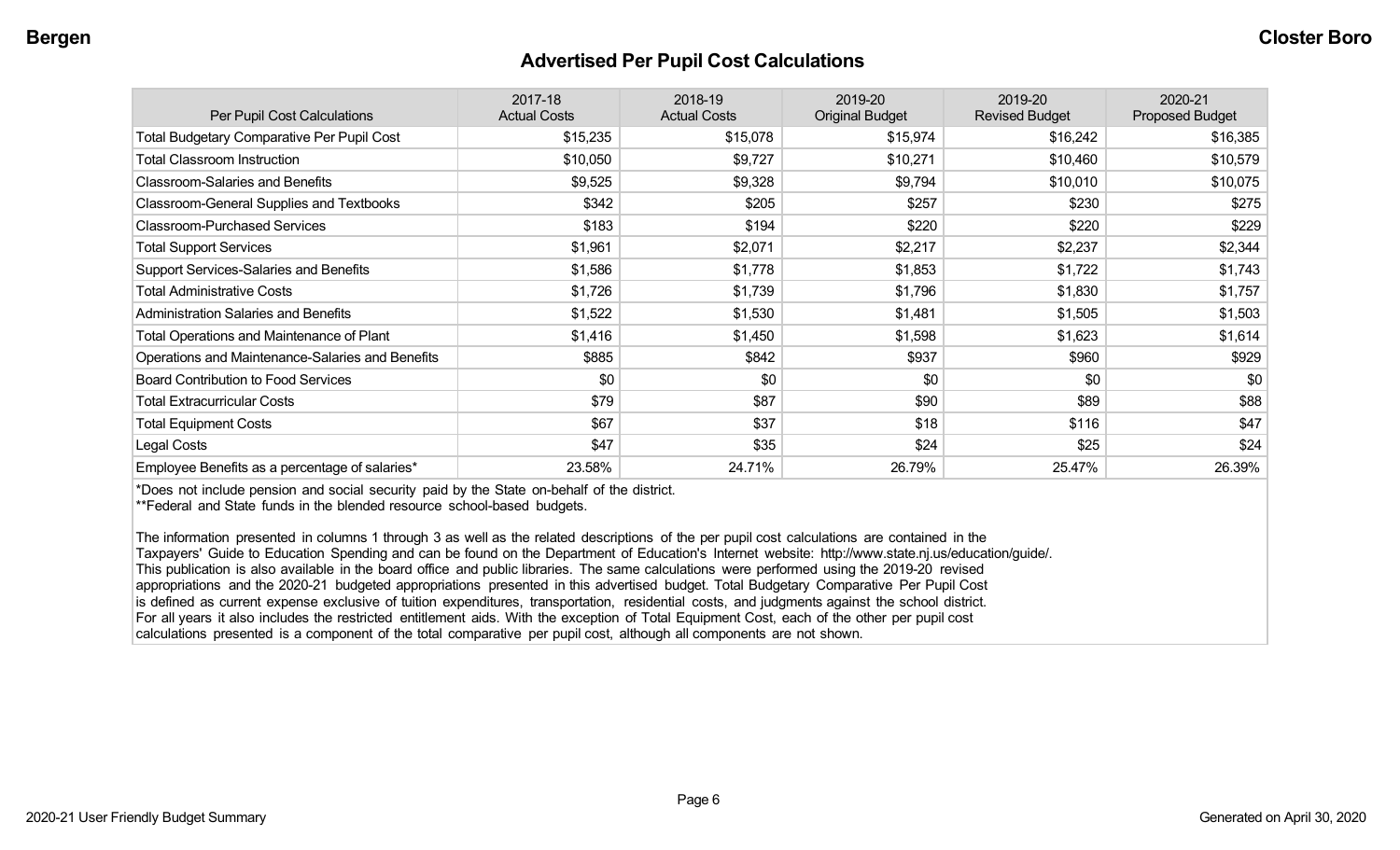# **Unusual Revenues and Appropriations**

| Line<br><b>Number</b> | Source                              | Amount    | Explanation                                                                            |
|-----------------------|-------------------------------------|-----------|----------------------------------------------------------------------------------------|
| 190                   | Other LEA tuition and Parent Tution |           | 312,613   Tuition for 21 PreK students, 1 6th grade student and 3 LLD Program students |
| 29180                 | Local Tax Levy                      | 1,787,882 | <b>Special Education Placement tuition</b>                                             |
| 300                   | Bank Accounts and Use of Facilities | 40.000    | Interest on various bank accounts and use of facilities fees                           |
| 620                   | Capital Reserve Fund                | 540.000   | Various capital projects identified                                                    |
| 775                   | <b>Federal Grant</b>                |           | 76,113 Projected at 80% from prior year award                                          |
| 805                   | <b>Federal Grant</b>                | 213,182   | Budgeted at 84% from prior year award                                                  |
| 860                   | Local Tax Levy                      | 295,380   | Actual Debt Service payment due                                                        |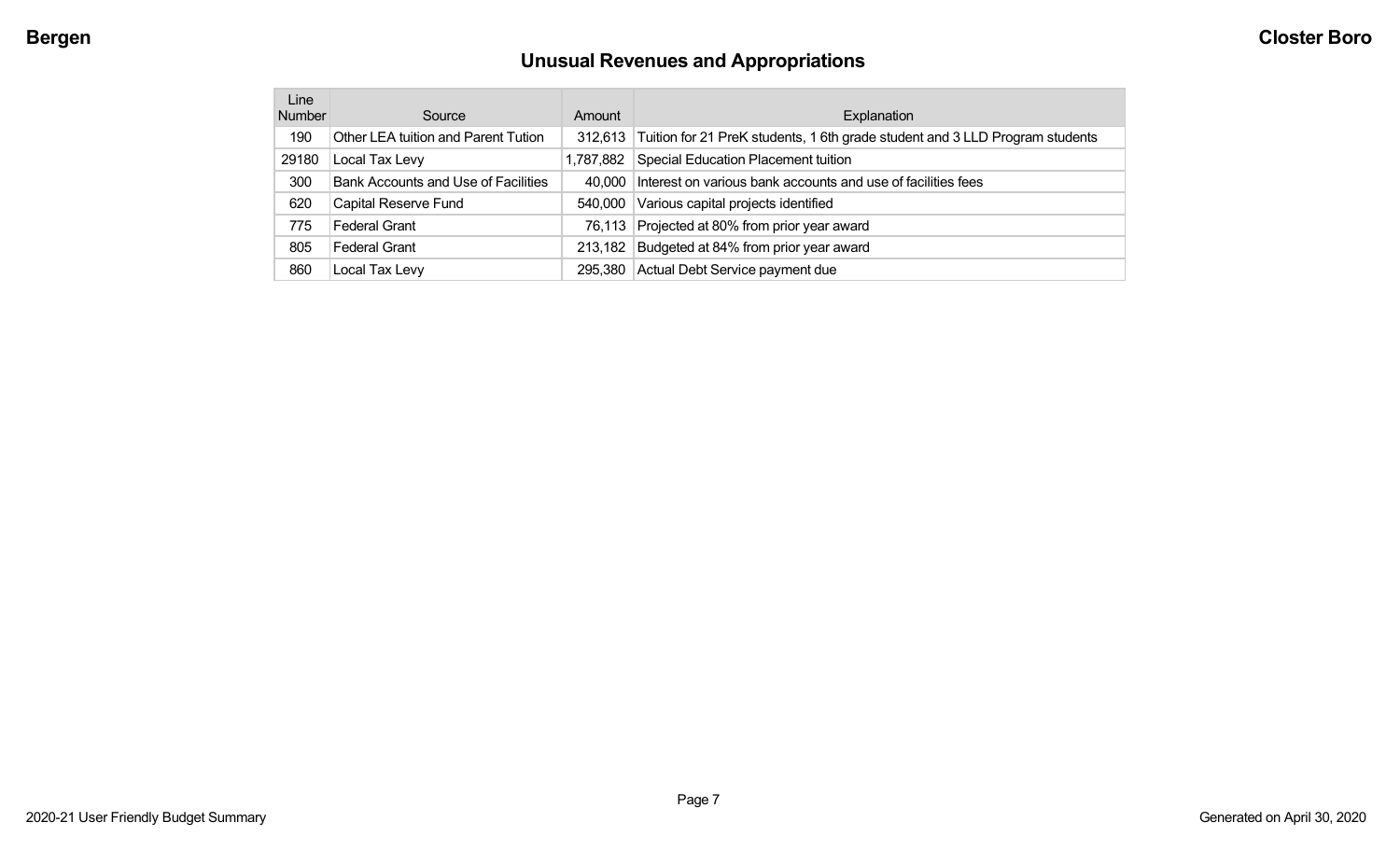| <b>Shared Service Category Type</b>            | <b>Shared Service Category Description</b>                                                                                                | Amount<br>Saved<br>(Optional) |
|------------------------------------------------|-------------------------------------------------------------------------------------------------------------------------------------------|-------------------------------|
| <b>Curriculum Services</b>                     | NORTHERN VALLEY CURRICULUM CENTER                                                                                                         |                               |
| Insurance Coverages and Benefits               | NORTHEAST BERGEN COUNTY SCHOOL BOARD INSURANCE GROUP - Provides general liability and worker's compensation insurance at discounted rates |                               |
| Municipal/Public Works                         | BOROUGH OF CLOSTER - lawn maintenance, waste management and use of facilities                                                             | 0                             |
| Professional Staff Development                 | NORTHERN VALLEY CURRICULUM CENTER                                                                                                         |                               |
|                                                | HUNTERDON COUNTY EDUCATIONAL SERVICES COMMISSION - Purchasing Cooperative                                                                 |                               |
|                                                | ALLIANCE FOR COMPETITIVE ENERGY SERVICES - Natural Gas                                                                                    | 0                             |
| Purchasing                                     | ED-DATA SERVICES - Provides bid purchase of classroom supplies. maintenance labor and maintenance vendors                                 |                               |
|                                                | EDUCATIONAL SERVICES COMMISSION OF NJ - Purchasing Cooperative                                                                            |                               |
| <b>Special Education Services</b>              | REGION III - OT/PT Services, Behaviorist                                                                                                  |                               |
| Staffing - Other                               | DEMAREST PUBLIC SCHOOLS - Shared Speech Therapist                                                                                         |                               |
| <b>Technology Services</b>                     | NORTHERN VALLEY REGIONAL HS - Integrated phone system and internet access                                                                 |                               |
| <b>Transportation Services, including Fuel</b> | NORTHERN VALLEY REGIONAL HS & REGION III for Special Education, Non-Public and AILO                                                       |                               |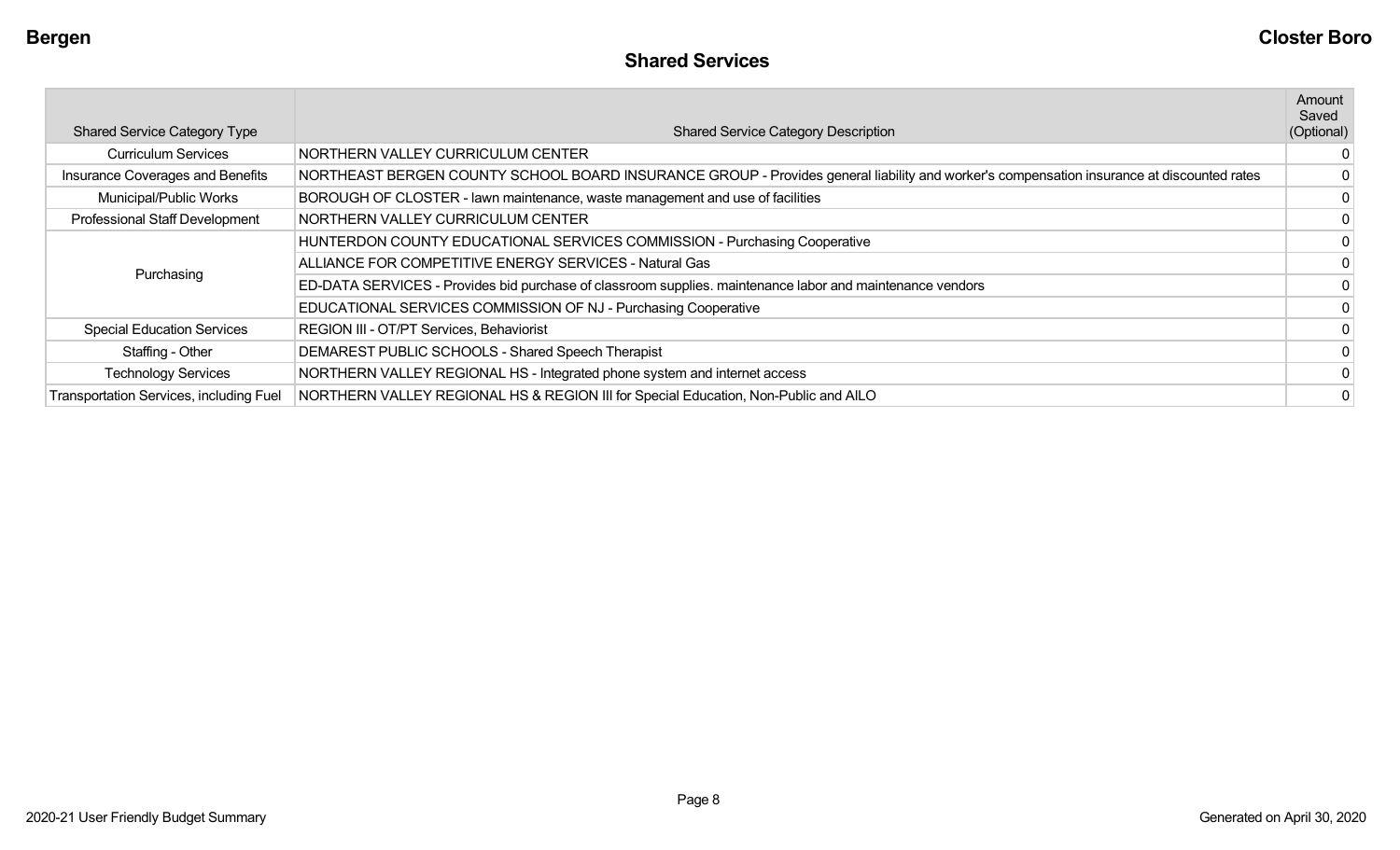#### **Estimated Tax Rates**

| <b>Municipality</b> | Category                                                                                                           | Amount        |
|---------------------|--------------------------------------------------------------------------------------------------------------------|---------------|
| Closter             | (A) General Fund School Levy                                                                                       | 20,198,102    |
|                     | (D) Total School Levy                                                                                              | 20,499,214    |
|                     | (B) Estimated Net Taxable Valuation (as of 10/01/19)                                                               | 2,226,883,900 |
|                     | (H) Estimated Equalized Valuation (as of 10/01/19)                                                                 | 2,303,113,652 |
|                     | (C) Estimated 2020-21 General Fund School Tax Rate, Without Repayment of Debt or Adjustments=100x(A)/(B)           | 0.9070        |
|                     | (F) Estimated 2020-21 Total School Tax Rate, With Repayment of Debt and Adjustments=100x(D)/(B)                    | 0.9205        |
|                     | (I) Estimated 2020-21 Equalized General Fund School Tax Rate, Without Repayment of Debt or Adjustments=100x(A)/(H) | 0.8770        |
|                     | (L) Estimated 2020-21 Equalized Total School Tax Rate, With Repayment of Debt and Adjustments=100x(D)/(H)          | 0.8901        |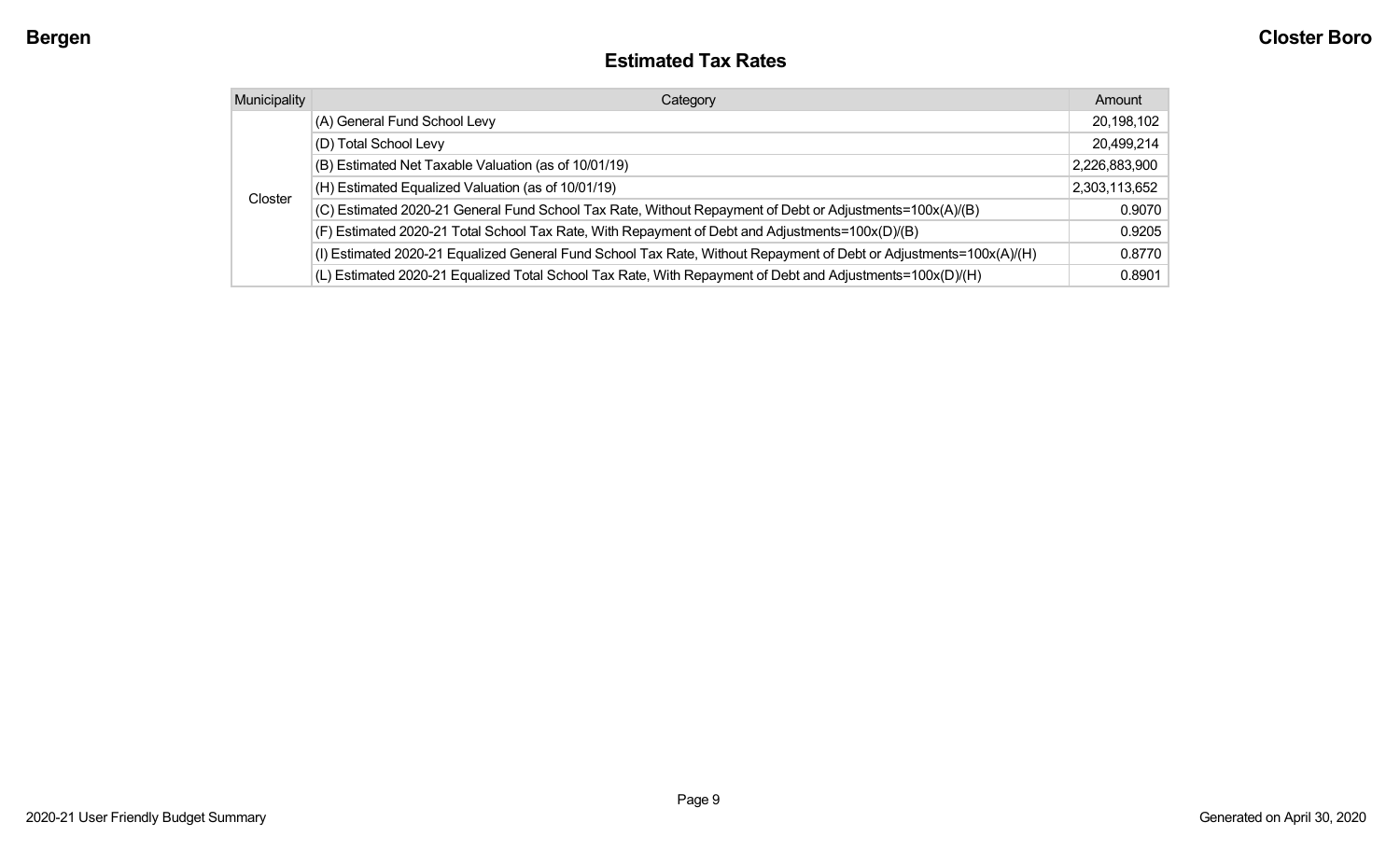| Name                       | Category                                                                                  | Measure                        |
|----------------------------|-------------------------------------------------------------------------------------------|--------------------------------|
|                            | <b>Job Title</b>                                                                          | Vice Principal                 |
|                            | Job Title II                                                                              | Supervisor of C & I            |
|                            | <b>Base Annual Salary Amount</b>                                                          | \$126,125                      |
|                            | Full-Time Equivalent (FTE)                                                                | 1.0                            |
|                            | Shared with Another District?                                                             | N                              |
|                            | <b>Shared County</b>                                                                      | None Reported                  |
|                            | <b>Shared District</b>                                                                    | None Reported                  |
|                            | <b>Job Title Other District</b>                                                           | None Reported                  |
|                            | Member of Collective Bargaining Unit (CBU)?                                               | N                              |
|                            | <b>Beginning Date of Contract</b>                                                         | 07/01/19                       |
|                            | <b>End Date of Contract</b>                                                               | 06/30/20                       |
|                            | Contracted Number of Annual Work Days                                                     | 260                            |
|                            | <b>Contracted Number of Annual Vacation Days</b>                                          | 20                             |
|                            | Contracted Number of Annual Sick Days                                                     | 12                             |
| <b>Courtney Carmichael</b> | Contracted Number of Annual Personal Days                                                 | 3                              |
|                            | <b>Contracted Number of Annual Consulting Days</b>                                        | $\Omega$                       |
|                            | Number of Other Contracted Non-Working Days                                               | 25                             |
|                            | Description of Other Contracted Non-Working Days                                          | <b>Holidays and Recess</b>     |
|                            | <b>Total Allowances Amount</b>                                                            | \$1,584                        |
|                            | <b>Total Bonuses Amount</b>                                                               | \$0                            |
|                            | <b>Total Stipends Amount</b>                                                              | \$0                            |
|                            | District Contributions Above Teacher Contract for Insurance (Health, Dental, Life, Other) | \$0                            |
|                            | District Contributions Above Teacher Contract for Retirement Plans                        | \$0                            |
|                            | <b>Total Contractual Post-Employment Benefit Amount</b>                                   | \$12,600                       |
|                            | Contractual Post-Employment Benefit Description of Payout of Sick days                    | Maximum payout upon retirement |
|                            | Contractual Post-Employment Benefit Description of Payout of Vacation days                | not eligible for payout        |
|                            | Contractual Post-Employment Benefit Description of Payout of Personal days                | not eligible for payout        |
|                            | Contractual Post-Employment Benefit Description of Other Benefits 1                       | None Reported                  |
|                            | Contractual Post-Employment Benefit Description of Other Benefits 2                       | None Reported                  |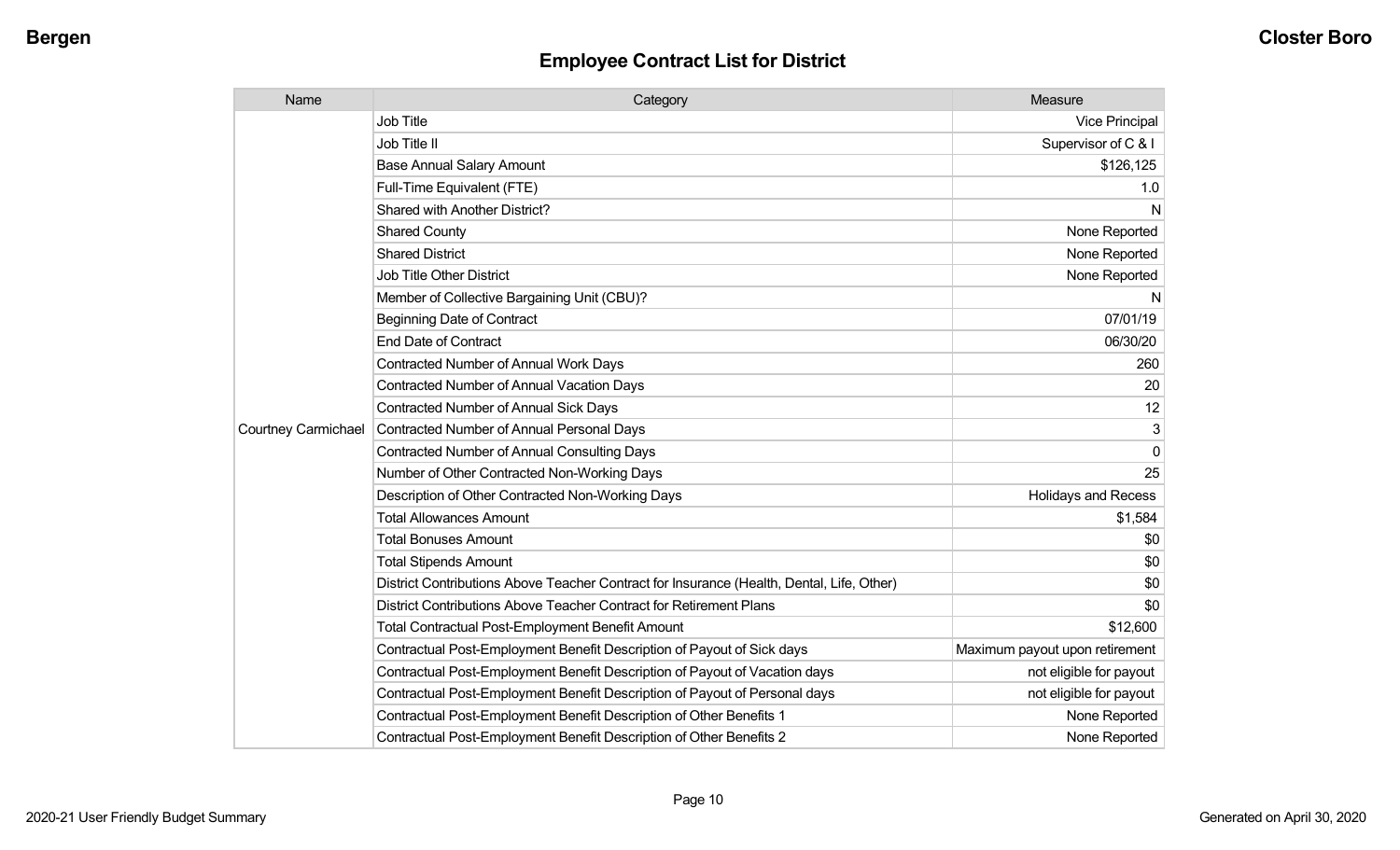| Name                       | Category                                                                                 | Measure                    |
|----------------------------|------------------------------------------------------------------------------------------|----------------------------|
|                            | Contractual Post-Employment Benefit Description of Other Benefits 3                      | None Reported              |
|                            | <b>Total Other/In-Kind Remuneration Amount</b>                                           | \$0                        |
|                            | Description of Other/In-Kind Remuneration Annual Option to Buyback Sick Time in Cash     | None Reported              |
|                            | Description of Other/In-Kind Remuneration Annual Option to Buyback Vacation Time in Cash | None Reported              |
|                            | Description of Other/In-Kind Remuneration Annual Option to Buyback Personal Time in Cash | None Reported              |
| <b>Courtney Carmichael</b> | Description of Other/In-Kind Remuneration Annual Option to Other Remuneration 1          | None Reported              |
|                            | Description of Other/In-Kind Remuneration Annual Option to Other Remuneration 2          | None Reported              |
|                            | Description of Other/In-Kind Remuneration Annual Option to Other Remuneration 3          | None Reported              |
|                            | <b>Additional Comment 1</b>                                                              | None Reported              |
|                            | <b>Additional Comment 2</b>                                                              | None Reported              |
|                            | <b>Additional Comment 3</b>                                                              | None Reported              |
|                            | <b>Job Title</b>                                                                         | Principal                  |
|                            | Job Title II                                                                             | None Reported              |
|                            | <b>Base Annual Salary Amount</b>                                                         | \$140,000                  |
|                            | Full-Time Equivalent (FTE)                                                               | 1.0                        |
|                            | Shared with Another District?                                                            | N                          |
|                            | <b>Shared County</b>                                                                     | None Reported              |
|                            | <b>Shared District</b>                                                                   | None Reported              |
|                            | <b>Job Title Other District</b>                                                          | None Reported              |
| <b>Dianne Smith</b>        | Member of Collective Bargaining Unit (CBU)?                                              | N                          |
|                            | <b>Beginning Date of Contract</b>                                                        | 07/01/19                   |
|                            | <b>End Date of Contract</b>                                                              | 06/30/20                   |
|                            | Contracted Number of Annual Work Days                                                    | 260                        |
|                            | <b>Contracted Number of Annual Vacation Days</b>                                         | 20                         |
|                            | <b>Contracted Number of Annual Sick Days</b>                                             | 12                         |
|                            | Contracted Number of Annual Personal Days                                                | 3                          |
|                            | <b>Contracted Number of Annual Consulting Days</b>                                       | $\Omega$                   |
|                            | Number of Other Contracted Non-Working Days                                              | 25                         |
|                            | Description of Other Contracted Non-Working Days                                         | <b>Holidays and Recess</b> |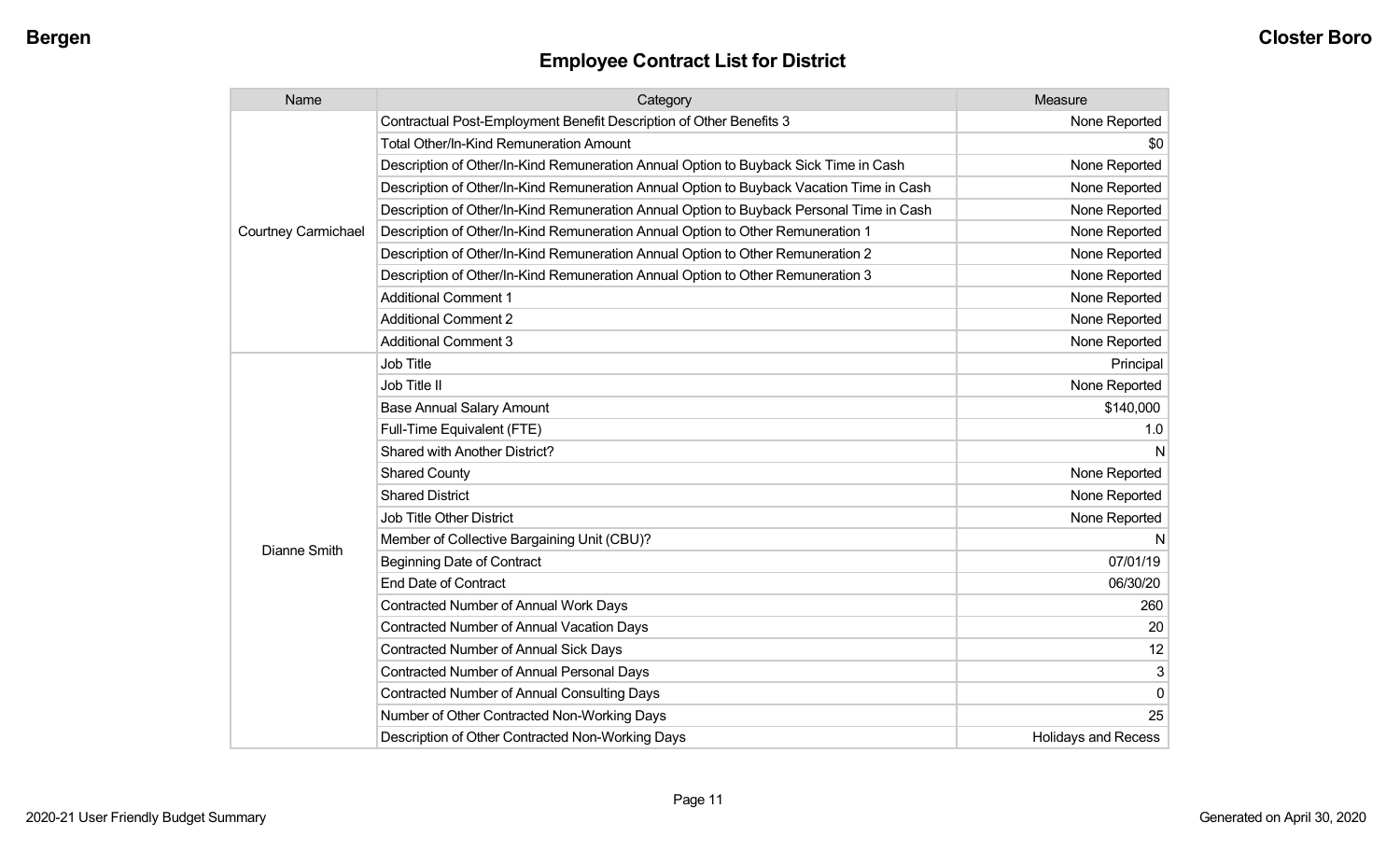| Name                    | Category                                                                                  | Measure                        |
|-------------------------|-------------------------------------------------------------------------------------------|--------------------------------|
|                         | <b>Total Allowances Amount</b>                                                            | \$1,584                        |
|                         | <b>Total Bonuses Amount</b>                                                               | \$0                            |
|                         | <b>Total Stipends Amount</b>                                                              | \$0                            |
|                         | District Contributions Above Teacher Contract for Insurance (Health, Dental, Life, Other) | \$0                            |
|                         | District Contributions Above Teacher Contract for Retirement Plans                        | \$0                            |
|                         | <b>Total Contractual Post-Employment Benefit Amount</b>                                   | \$12,600                       |
|                         | Contractual Post-Employment Benefit Description of Payout of Sick days                    | Maximum payout upon retirement |
|                         | Contractual Post-Employment Benefit Description of Payout of Vacation days                | not eligible for payout        |
|                         | Contractual Post-Employment Benefit Description of Payout of Personal days                | not eligible for payout        |
|                         | Contractual Post-Employment Benefit Description of Other Benefits 1                       | None Reported                  |
| Dianne Smith            | Contractual Post-Employment Benefit Description of Other Benefits 2                       | None Reported                  |
|                         | Contractual Post-Employment Benefit Description of Other Benefits 3                       | None Reported                  |
|                         | Total Other/In-Kind Remuneration Amount                                                   | \$0                            |
|                         | Description of Other/In-Kind Remuneration Annual Option to Buyback Sick Time in Cash      | None Reported                  |
|                         | Description of Other/In-Kind Remuneration Annual Option to Buyback Vacation Time in Cash  | None Reported                  |
|                         | Description of Other/In-Kind Remuneration Annual Option to Buyback Personal Time in Cash  | None Reported                  |
|                         | Description of Other/In-Kind Remuneration Annual Option to Other Remuneration 1           | None Reported                  |
|                         | Description of Other/In-Kind Remuneration Annual Option to Other Remuneration 2           | None Reported                  |
|                         | Description of Other/In-Kind Remuneration Annual Option to Other Remuneration 3           | None Reported                  |
|                         | <b>Additional Comment 1</b>                                                               | None Reported                  |
|                         | <b>Additional Comment 2</b>                                                               | None Reported                  |
|                         | <b>Additional Comment 3</b>                                                               | None Reported                  |
|                         | Job Title                                                                                 | <b>Business Administrator</b>  |
|                         | Job Title II                                                                              | None Reported                  |
| Floro M. Villanueva Jr. | <b>Base Annual Salary Amount</b>                                                          | \$163,200                      |
|                         | Full-Time Equivalent (FTE)                                                                | 1.0                            |
|                         | Shared with Another District?                                                             | N                              |
|                         | <b>Shared County</b>                                                                      | None Reported                  |
|                         | <b>Shared District</b>                                                                    | None Reported                  |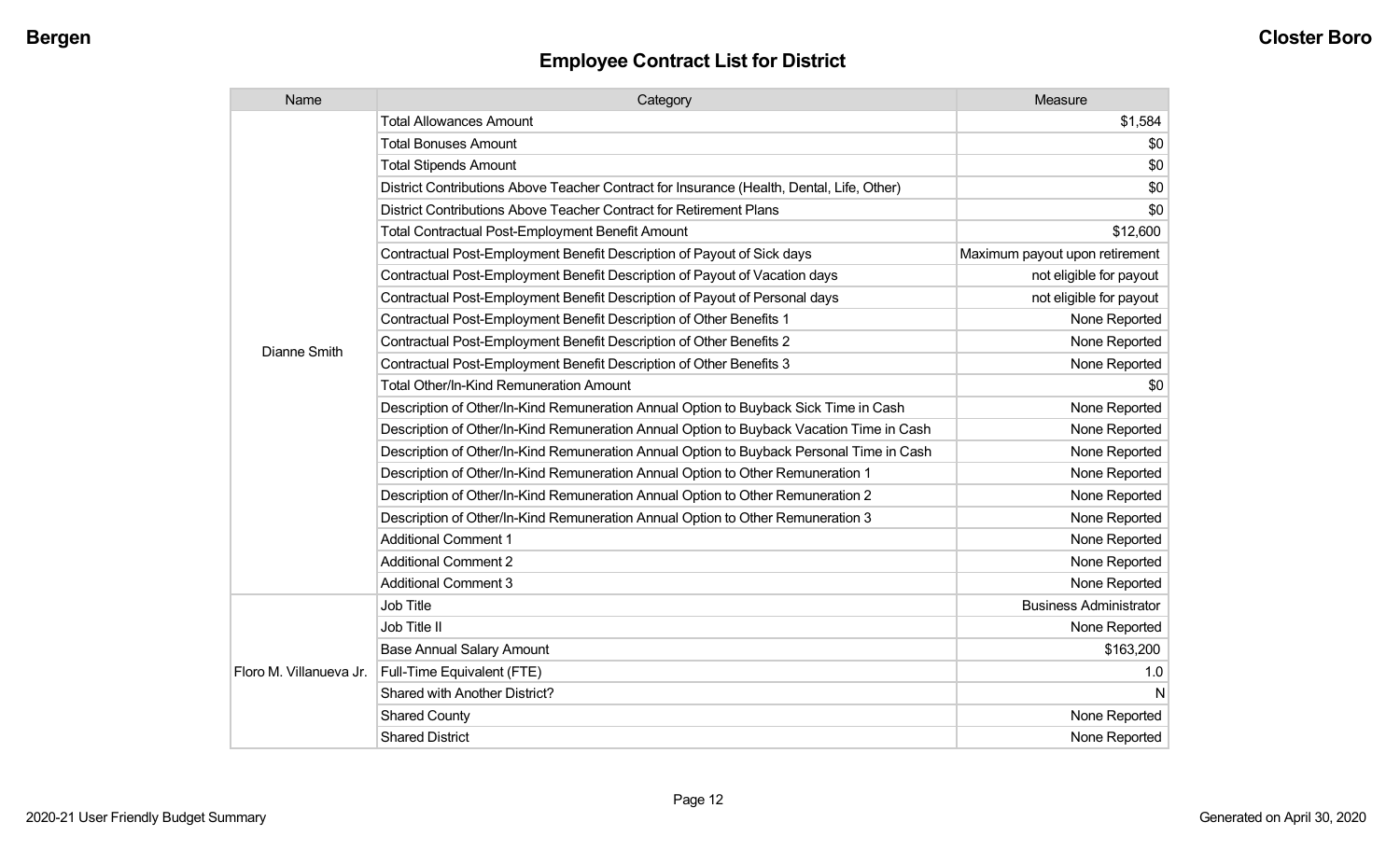| Name                    | Category                                                                                  | Measure                        |
|-------------------------|-------------------------------------------------------------------------------------------|--------------------------------|
|                         | Job Title Other District                                                                  | None Reported                  |
|                         | Member of Collective Bargaining Unit (CBU)?                                               | N                              |
|                         | <b>Beginning Date of Contract</b>                                                         | 07/01/19                       |
|                         | <b>End Date of Contract</b>                                                               | 06/30/20                       |
|                         | Contracted Number of Annual Work Days                                                     | 260                            |
|                         | <b>Contracted Number of Annual Vacation Days</b>                                          | 20                             |
|                         | <b>Contracted Number of Annual Sick Days</b>                                              | 12                             |
|                         | <b>Contracted Number of Annual Personal Days</b>                                          | 3                              |
|                         | <b>Contracted Number of Annual Consulting Days</b>                                        | $\mathbf 0$                    |
|                         | Number of Other Contracted Non-Working Days                                               | 25                             |
|                         | Description of Other Contracted Non-Working Days                                          | <b>Holidays and Recess</b>     |
|                         | <b>Total Allowances Amount</b>                                                            | \$2,990                        |
|                         | <b>Total Bonuses Amount</b>                                                               | \$0                            |
|                         | <b>Total Stipends Amount</b>                                                              | \$0                            |
| Floro M. Villanueva Jr. | District Contributions Above Teacher Contract for Insurance (Health, Dental, Life, Other) | \$0                            |
|                         | District Contributions Above Teacher Contract for Retirement Plans                        | \$0                            |
|                         | <b>Total Contractual Post-Employment Benefit Amount</b>                                   | \$15,000                       |
|                         | Contractual Post-Employment Benefit Description of Payout of Sick days                    | Maximum payout upon retirement |
|                         | Contractual Post-Employment Benefit Description of Payout of Vacation days                | not eligible for payout        |
|                         | Contractual Post-Employment Benefit Description of Payout of Personal days                | not eligible for payout        |
|                         | Contractual Post-Employment Benefit Description of Other Benefits 1                       | None Reported                  |
|                         | Contractual Post-Employment Benefit Description of Other Benefits 2                       | None Reported                  |
|                         | Contractual Post-Employment Benefit Description of Other Benefits 3                       | None Reported                  |
|                         | <b>Total Other/In-Kind Remuneration Amount</b>                                            | \$0                            |
|                         | Description of Other/In-Kind Remuneration Annual Option to Buyback Sick Time in Cash      | None Reported                  |
|                         | Description of Other/In-Kind Remuneration Annual Option to Buyback Vacation Time in Cash  | None Reported                  |
|                         | Description of Other/In-Kind Remuneration Annual Option to Buyback Personal Time in Cash  | None Reported                  |
|                         | Description of Other/In-Kind Remuneration Annual Option to Other Remuneration 1           | None Reported                  |
|                         | Description of Other/In-Kind Remuneration Annual Option to Other Remuneration 2           | None Reported                  |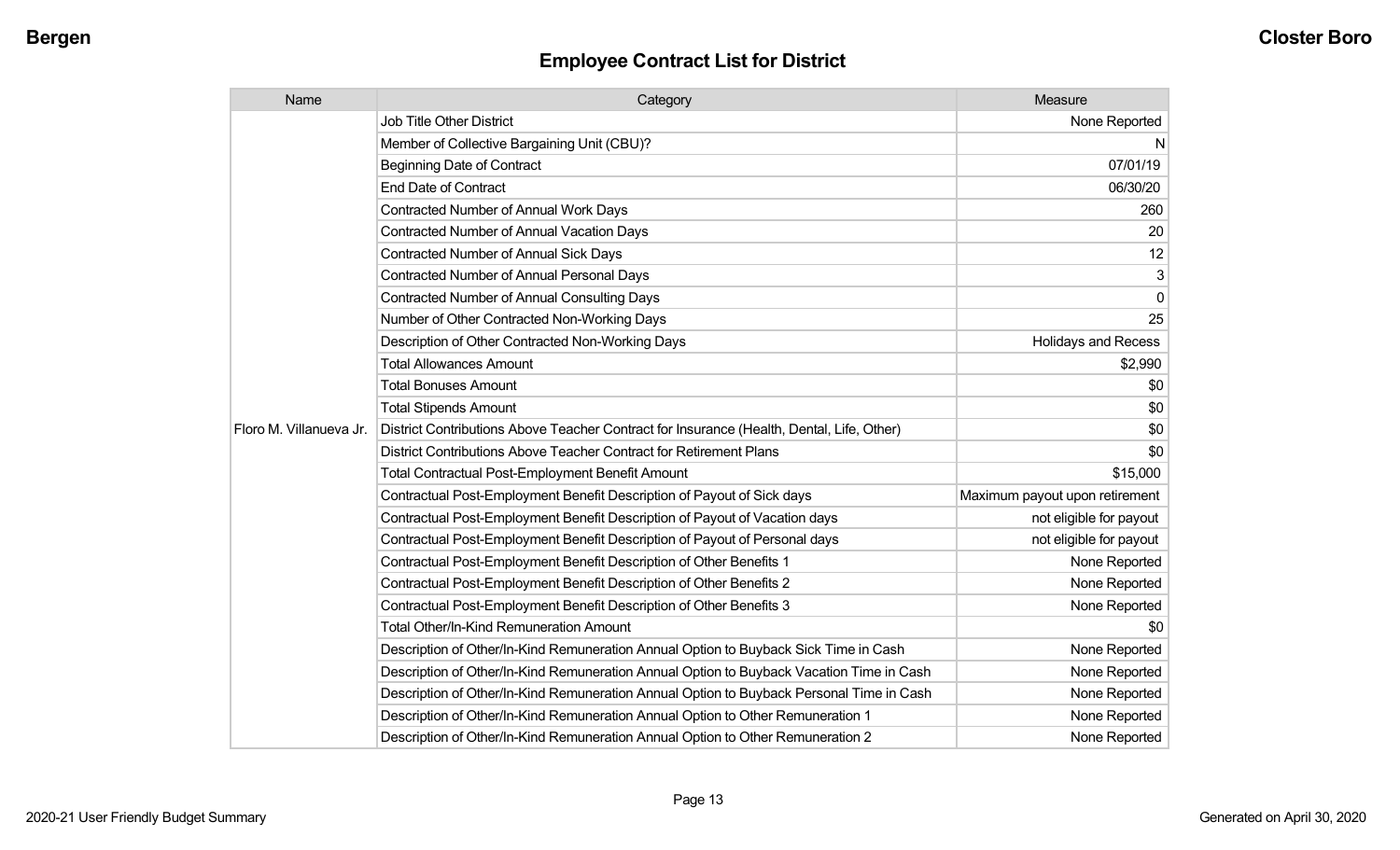| Name                    | Category                                                                                  | Measure                        |
|-------------------------|-------------------------------------------------------------------------------------------|--------------------------------|
| Floro M. Villanueva Jr. | Description of Other/In-Kind Remuneration Annual Option to Other Remuneration 3           | None Reported                  |
|                         | <b>Additional Comment 1</b>                                                               | None Reported                  |
|                         | <b>Additional Comment 2</b>                                                               | None Reported                  |
|                         | <b>Additional Comment 3</b>                                                               | None Reported                  |
|                         | Job Title                                                                                 | <b>Executive Assistant</b>     |
|                         | Job Title II                                                                              | None Reported                  |
|                         | <b>Base Annual Salary Amount</b>                                                          | \$77,112                       |
|                         | Full-Time Equivalent (FTE)                                                                | 1.0                            |
|                         | <b>Shared with Another District?</b>                                                      | N                              |
|                         | <b>Shared County</b>                                                                      | None Reported                  |
|                         | <b>Shared District</b>                                                                    | None Reported                  |
|                         | Job Title Other District                                                                  | None Reported                  |
|                         | Member of Collective Bargaining Unit (CBU)?                                               | N                              |
|                         | <b>Beginning Date of Contract</b>                                                         | 07/01/19                       |
|                         | <b>End Date of Contract</b>                                                               | 06/30/20                       |
|                         | Contracted Number of Annual Work Days                                                     | 260                            |
| Karen Volpitto          | Contracted Number of Annual Vacation Days                                                 | 15                             |
|                         | Contracted Number of Annual Sick Days                                                     | 12                             |
|                         | <b>Contracted Number of Annual Personal Days</b>                                          | 3                              |
|                         | <b>Contracted Number of Annual Consulting Days</b>                                        | $\Omega$                       |
|                         | Number of Other Contracted Non-Working Days                                               | 25                             |
|                         | Description of Other Contracted Non-Working Days                                          | <b>Holidays and Recess</b>     |
|                         | <b>Total Allowances Amount</b>                                                            | \$250                          |
|                         | <b>Total Bonuses Amount</b>                                                               | \$0                            |
|                         | <b>Total Stipends Amount</b>                                                              | \$0                            |
|                         | District Contributions Above Teacher Contract for Insurance (Health, Dental, Life, Other) | \$0                            |
|                         | District Contributions Above Teacher Contract for Retirement Plans                        | \$0                            |
|                         | <b>Total Contractual Post-Employment Benefit Amount</b>                                   | \$12,600                       |
|                         | Contractual Post-Employment Benefit Description of Payout of Sick days                    | Maximum payout upon retirement |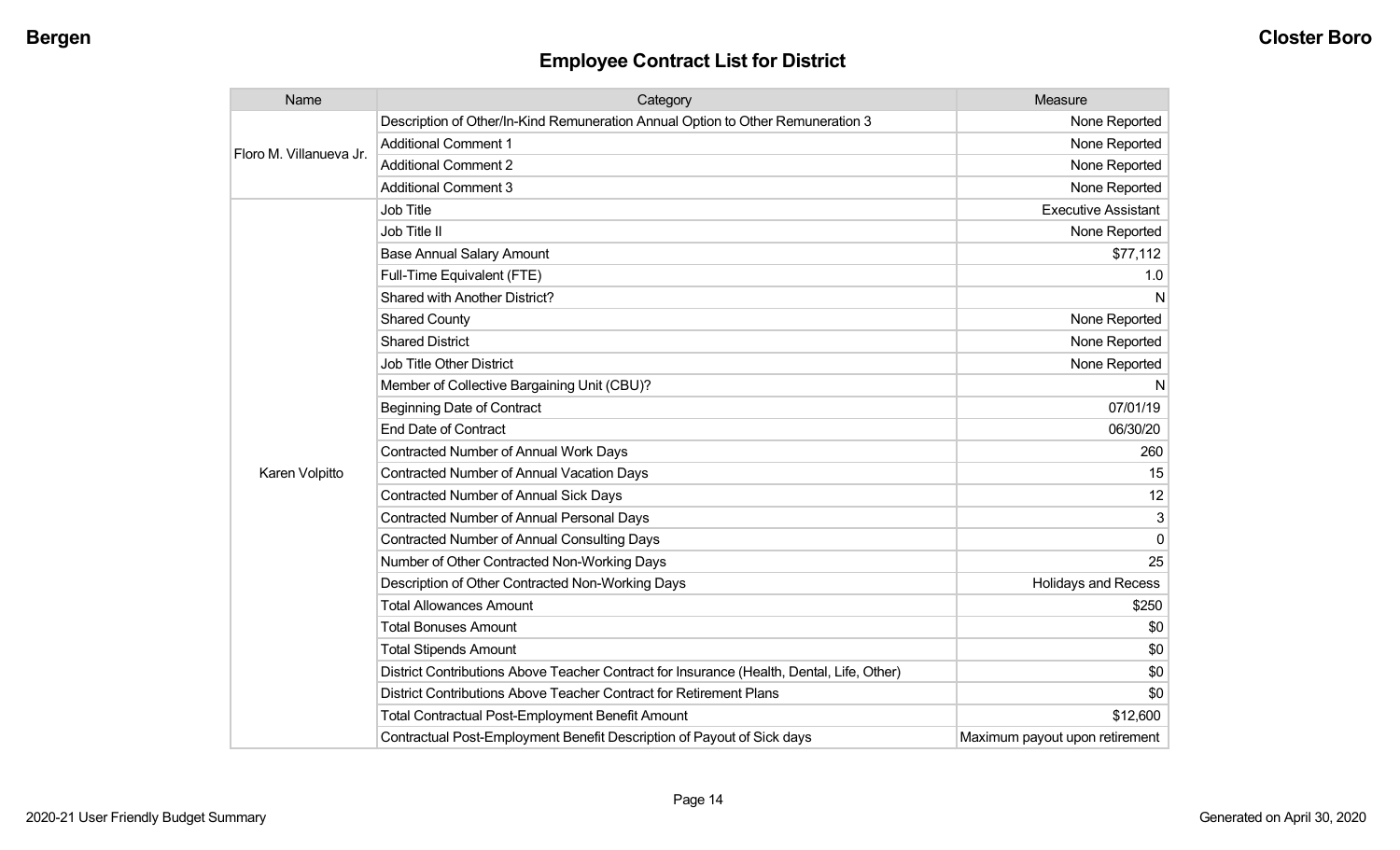| Name           | Category                                                                                 | Measure                 |
|----------------|------------------------------------------------------------------------------------------|-------------------------|
|                | Contractual Post-Employment Benefit Description of Payout of Vacation days               | not eligible for payout |
|                | Contractual Post-Employment Benefit Description of Payout of Personal days               | not eligible for payout |
|                | Contractual Post-Employment Benefit Description of Other Benefits 1                      | None Reported           |
|                | Contractual Post-Employment Benefit Description of Other Benefits 2                      | None Reported           |
|                | Contractual Post-Employment Benefit Description of Other Benefits 3                      | None Reported           |
|                | <b>Total Other/In-Kind Remuneration Amount</b>                                           | \$0                     |
|                | Description of Other/In-Kind Remuneration Annual Option to Buyback Sick Time in Cash     | None Reported           |
| Karen Volpitto | Description of Other/In-Kind Remuneration Annual Option to Buyback Vacation Time in Cash | None Reported           |
|                | Description of Other/In-Kind Remuneration Annual Option to Buyback Personal Time in Cash | None Reported           |
|                | Description of Other/In-Kind Remuneration Annual Option to Other Remuneration 1          | None Reported           |
|                | Description of Other/In-Kind Remuneration Annual Option to Other Remuneration 2          | None Reported           |
|                | Description of Other/In-Kind Remuneration Annual Option to Other Remuneration 3          | None Reported           |
|                | <b>Additional Comment 1</b>                                                              | None Reported           |
|                | <b>Additional Comment 2</b>                                                              | None Reported           |
|                | <b>Additional Comment 3</b>                                                              | None Reported           |
|                | Job Title                                                                                | <b>Vice Principal</b>   |
|                | Job Title II                                                                             | None Reported           |
|                | <b>Base Annual Salary Amount</b>                                                         | \$128,178               |
|                | Full-Time Equivalent (FTE)                                                               | 1.0                     |
|                | Shared with Another District?                                                            | N                       |
|                | <b>Shared County</b>                                                                     | None Reported           |
|                | <b>Shared District</b>                                                                   | None Reported           |
| Keith McElroy  | Job Title Other District                                                                 | None Reported           |
|                | Member of Collective Bargaining Unit (CBU)?                                              | N                       |
|                | <b>Beginning Date of Contract</b>                                                        | 07/01/19                |
|                | <b>End Date of Contract</b>                                                              | 06/30/20                |
|                | <b>Contracted Number of Annual Work Days</b>                                             | 260                     |
|                | <b>Contracted Number of Annual Vacation Days</b>                                         | 20                      |
|                | Contracted Number of Annual Sick Days                                                    | 12                      |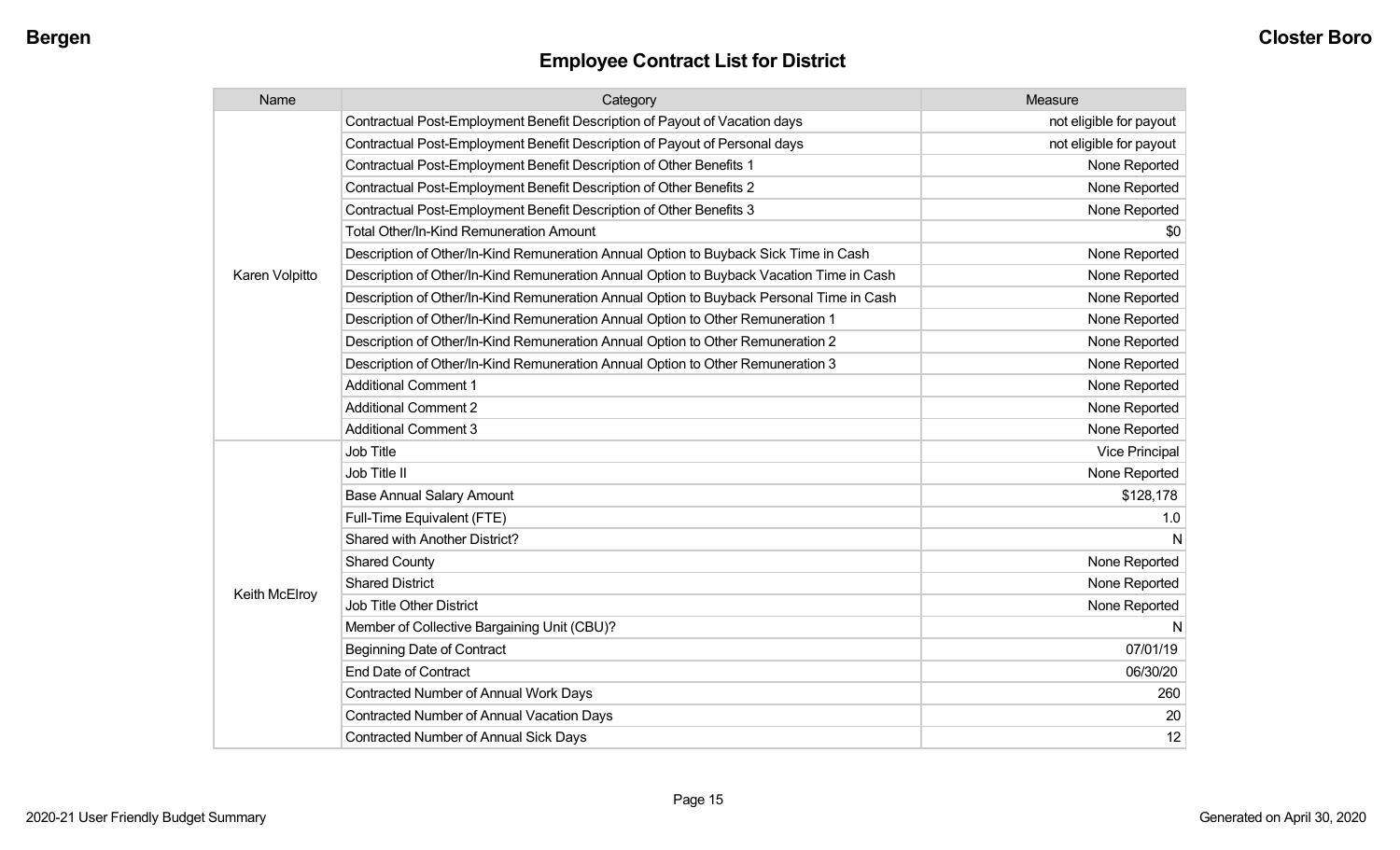| Name          | Category                                                                                  | Measure                        |
|---------------|-------------------------------------------------------------------------------------------|--------------------------------|
|               | <b>Contracted Number of Annual Personal Days</b>                                          | 3                              |
|               | <b>Contracted Number of Annual Consulting Days</b>                                        | $\mathbf 0$                    |
|               | Number of Other Contracted Non-Working Days                                               | 25                             |
|               | Description of Other Contracted Non-Working Days                                          | <b>Holidays and Recess</b>     |
|               | <b>Total Allowances Amount</b>                                                            | \$1,584                        |
|               | <b>Total Bonuses Amount</b>                                                               | \$0                            |
|               | <b>Total Stipends Amount</b>                                                              | \$0                            |
|               | District Contributions Above Teacher Contract for Insurance (Health, Dental, Life, Other) | \$0                            |
|               | District Contributions Above Teacher Contract for Retirement Plans                        | \$0                            |
|               | <b>Total Contractual Post-Employment Benefit Amount</b>                                   | \$12,600                       |
|               | Contractual Post-Employment Benefit Description of Payout of Sick days                    | Maximum payout upon retirement |
|               | Contractual Post-Employment Benefit Description of Payout of Vacation days                | not eligible for payout        |
|               | Contractual Post-Employment Benefit Description of Payout of Personal days                | not eligible for payout        |
| Keith McElroy | Contractual Post-Employment Benefit Description of Other Benefits 1                       | None Reported                  |
|               | Contractual Post-Employment Benefit Description of Other Benefits 2                       | None Reported                  |
|               | Contractual Post-Employment Benefit Description of Other Benefits 3                       | None Reported                  |
|               | <b>Total Other/In-Kind Remuneration Amount</b>                                            | \$0                            |
|               | Description of Other/In-Kind Remuneration Annual Option to Buyback Sick Time in Cash      | None Reported                  |
|               | Description of Other/In-Kind Remuneration Annual Option to Buyback Vacation Time in Cash  | None Reported                  |
|               | Description of Other/In-Kind Remuneration Annual Option to Buyback Personal Time in Cash  | None Reported                  |
|               | Description of Other/In-Kind Remuneration Annual Option to Other Remuneration 1           | None Reported                  |
|               | Description of Other/In-Kind Remuneration Annual Option to Other Remuneration 2           | None Reported                  |
|               | Description of Other/In-Kind Remuneration Annual Option to Other Remuneration 3           | None Reported                  |
|               | <b>Additional Comment 1</b>                                                               | None Reported                  |
|               | <b>Additional Comment 2</b>                                                               | None Reported                  |
|               | <b>Additional Comment 3</b>                                                               | None Reported                  |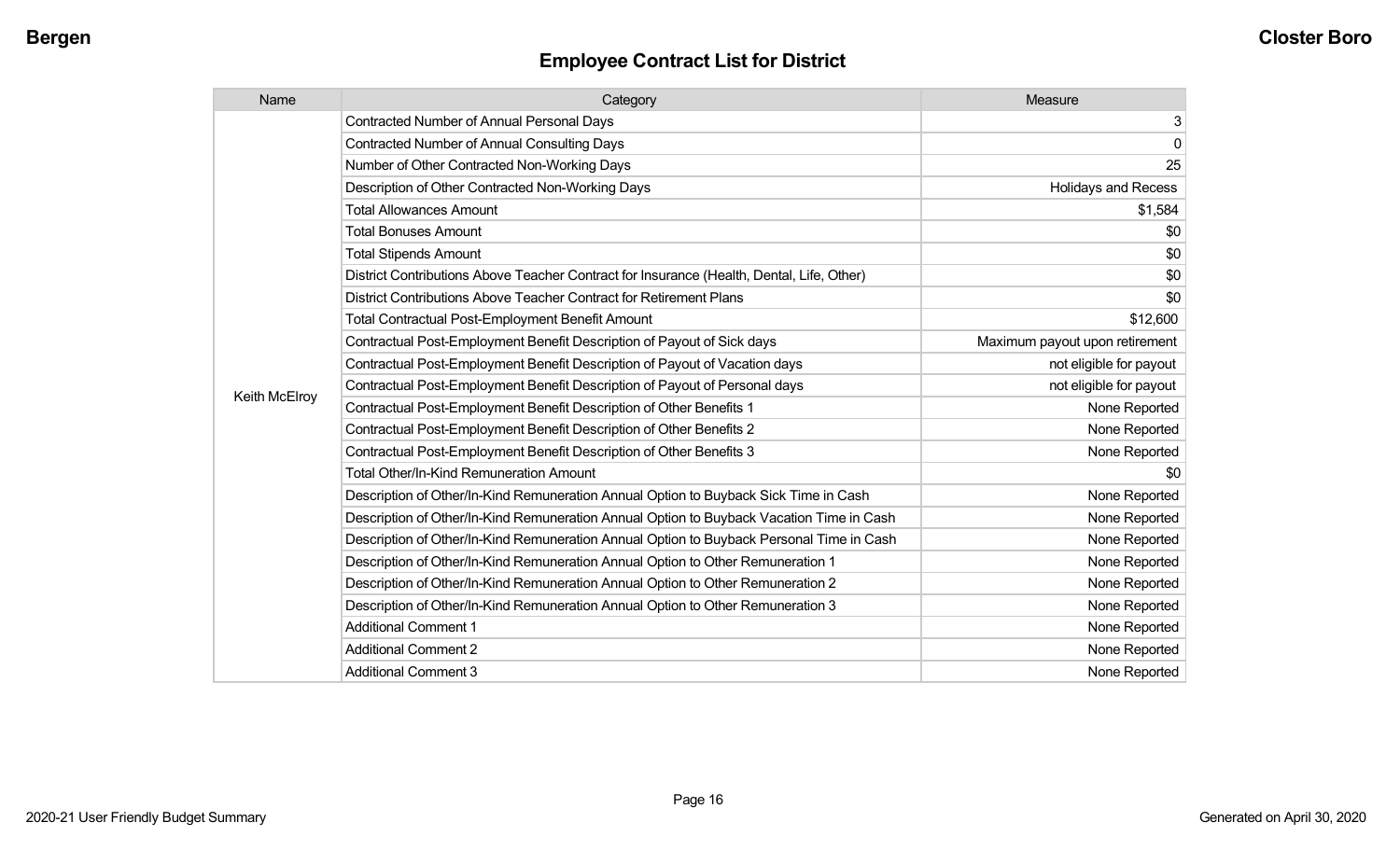| Name                | Category                                                                                  | Measure                                 |
|---------------------|-------------------------------------------------------------------------------------------|-----------------------------------------|
|                     | <b>Job Title</b>                                                                          | Coordinator/Director/Manager/Supervisor |
|                     | Job Title II                                                                              | <b>Special Services</b>                 |
|                     | <b>Base Annual Salary Amount</b>                                                          | \$137,500                               |
|                     | Full-Time Equivalent (FTE)                                                                | 1.0                                     |
|                     | Shared with Another District?                                                             | N                                       |
|                     | <b>Shared County</b>                                                                      | None Reported                           |
|                     | <b>Shared District</b>                                                                    | None Reported                           |
|                     | <b>Job Title Other District</b>                                                           | None Reported                           |
|                     | Member of Collective Bargaining Unit (CBU)?                                               | N                                       |
|                     | <b>Beginning Date of Contract</b>                                                         | 07/01/19                                |
|                     | <b>End Date of Contract</b>                                                               | 06/30/20                                |
|                     | <b>Contracted Number of Annual Work Days</b>                                              | 260                                     |
|                     | <b>Contracted Number of Annual Vacation Days</b>                                          | 20                                      |
|                     | <b>Contracted Number of Annual Sick Days</b>                                              | 12                                      |
| Patricia Eichenlaub | <b>Contracted Number of Annual Personal Days</b>                                          | 3                                       |
|                     | <b>Contracted Number of Annual Consulting Days</b>                                        | $\Omega$                                |
|                     | Number of Other Contracted Non-Working Days                                               | 25                                      |
|                     | Description of Other Contracted Non-Working Days                                          | <b>Holidays and Recess</b>              |
|                     | <b>Total Allowances Amount</b>                                                            | \$1,584                                 |
|                     | <b>Total Bonuses Amount</b>                                                               | \$0                                     |
|                     | <b>Total Stipends Amount</b>                                                              | \$0                                     |
|                     | District Contributions Above Teacher Contract for Insurance (Health, Dental, Life, Other) | \$0                                     |
|                     | District Contributions Above Teacher Contract for Retirement Plans                        | \$0                                     |
|                     | <b>Total Contractual Post-Employment Benefit Amount</b>                                   | \$12,600                                |
|                     | Contractual Post-Employment Benefit Description of Payout of Sick days                    | Maximum payout upon retirement          |
|                     | Contractual Post-Employment Benefit Description of Payout of Vacation days                | not eligible for payout                 |
|                     | Contractual Post-Employment Benefit Description of Payout of Personal days                | not eligible for payout                 |
|                     | Contractual Post-Employment Benefit Description of Other Benefits 1                       | None Reported                           |
|                     | Contractual Post-Employment Benefit Description of Other Benefits 2                       | None Reported                           |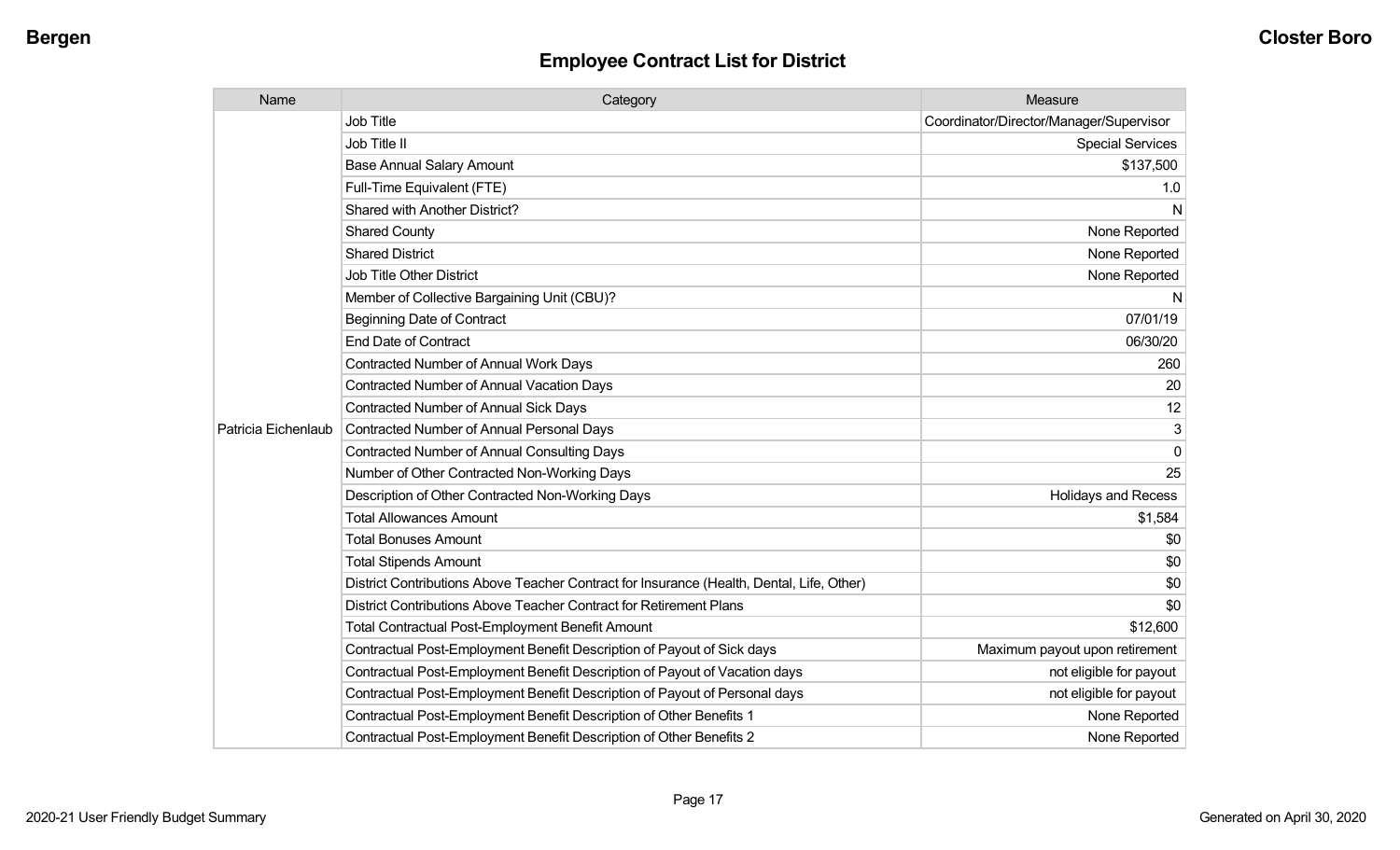| Name                | Category                                                                                 | Measure                                 |
|---------------------|------------------------------------------------------------------------------------------|-----------------------------------------|
|                     | Contractual Post-Employment Benefit Description of Other Benefits 3                      | None Reported                           |
|                     | <b>Total Other/In-Kind Remuneration Amount</b>                                           | \$0                                     |
|                     | Description of Other/In-Kind Remuneration Annual Option to Buyback Sick Time in Cash     | None Reported                           |
|                     | Description of Other/In-Kind Remuneration Annual Option to Buyback Vacation Time in Cash | None Reported                           |
|                     | Description of Other/In-Kind Remuneration Annual Option to Buyback Personal Time in Cash | None Reported                           |
| Patricia Eichenlaub | Description of Other/In-Kind Remuneration Annual Option to Other Remuneration 1          | None Reported                           |
|                     | Description of Other/In-Kind Remuneration Annual Option to Other Remuneration 2          | None Reported                           |
|                     | Description of Other/In-Kind Remuneration Annual Option to Other Remuneration 3          | None Reported                           |
|                     | <b>Additional Comment 1</b>                                                              | None Reported                           |
|                     | <b>Additional Comment 2</b>                                                              | None Reported                           |
|                     | <b>Additional Comment 3</b>                                                              | None Reported                           |
|                     | <b>Job Title</b>                                                                         | Coordinator/Director/Manager/Supervisor |
|                     | Job Title II                                                                             | <b>Buildings and Grounds</b>            |
|                     | <b>Base Annual Salary Amount</b>                                                         | \$86,569                                |
|                     | Full-Time Equivalent (FTE)                                                               | 1.0                                     |
|                     | Shared with Another District?                                                            | N                                       |
|                     | <b>Shared County</b>                                                                     | None Reported                           |
|                     | <b>Shared District</b>                                                                   | None Reported                           |
|                     | Job Title Other District                                                                 | None Reported                           |
|                     | Member of Collective Bargaining Unit (CBU)?                                              | N                                       |
| Ralph Chappell      | <b>Beginning Date of Contract</b>                                                        | 07/01/19                                |
|                     | <b>End Date of Contract</b>                                                              | 06/30/20                                |
|                     | Contracted Number of Annual Work Days                                                    | 260                                     |
|                     | <b>Contracted Number of Annual Vacation Days</b>                                         | 15                                      |
|                     | <b>Contracted Number of Annual Sick Days</b>                                             | 12                                      |
|                     | <b>Contracted Number of Annual Personal Days</b>                                         | 3 <sup>1</sup>                          |
|                     | <b>Contracted Number of Annual Consulting Days</b>                                       | $\overline{0}$                          |
|                     | Number of Other Contracted Non-Working Days                                              | 16                                      |
|                     | Description of Other Contracted Non-Working Days                                         | <b>Holidays and Recess</b>              |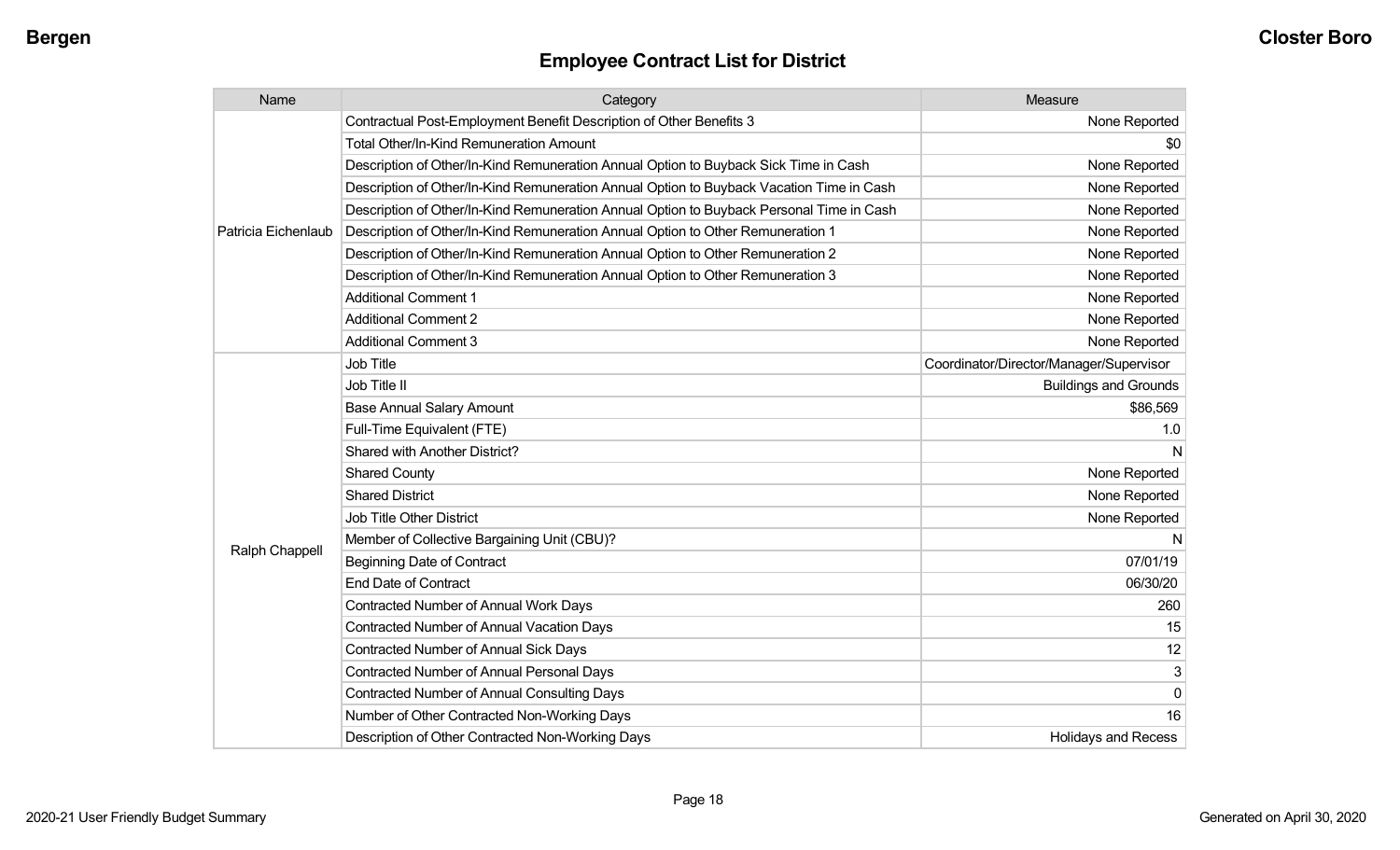| Name           | Category                                                                                  | Measure                 |
|----------------|-------------------------------------------------------------------------------------------|-------------------------|
|                | <b>Total Allowances Amount</b>                                                            | \$705                   |
|                | <b>Total Bonuses Amount</b>                                                               | \$0                     |
|                | <b>Total Stipends Amount</b>                                                              | \$0                     |
|                | District Contributions Above Teacher Contract for Insurance (Health, Dental, Life, Other) | \$0                     |
|                | District Contributions Above Teacher Contract for Retirement Plans                        | \$0                     |
|                | <b>Total Contractual Post-Employment Benefit Amount</b>                                   | \$0                     |
|                | Contractual Post-Employment Benefit Description of Payout of Sick days                    | not eligible for payout |
|                | Contractual Post-Employment Benefit Description of Payout of Vacation days                | not eligible for payout |
|                | Contractual Post-Employment Benefit Description of Payout of Personal days                | not eligible for payout |
|                | Contractual Post-Employment Benefit Description of Other Benefits 1                       | None Reported           |
|                | Contractual Post-Employment Benefit Description of Other Benefits 2                       | None Reported           |
| Ralph Chappell | Contractual Post-Employment Benefit Description of Other Benefits 3                       | None Reported           |
|                | <b>Total Other/In-Kind Remuneration Amount</b>                                            | \$0                     |
|                | Description of Other/In-Kind Remuneration Annual Option to Buyback Sick Time in Cash      | None Reported           |
|                | Description of Other/In-Kind Remuneration Annual Option to Buyback Vacation Time in Cash  | None Reported           |
|                | Description of Other/In-Kind Remuneration Annual Option to Buyback Personal Time in Cash  | None Reported           |
|                | Description of Other/In-Kind Remuneration Annual Option to Other Remuneration 1           | None Reported           |
|                | Description of Other/In-Kind Remuneration Annual Option to Other Remuneration 2           | None Reported           |
|                | Description of Other/In-Kind Remuneration Annual Option to Other Remuneration 3           | None Reported           |
|                | <b>Additional Comment 1</b>                                                               | None Reported           |
|                | <b>Additional Comment 2</b>                                                               | None Reported           |
|                | <b>Additional Comment 3</b>                                                               | None Reported           |
|                | Job Title                                                                                 | Superintendent          |
|                | Job Title II                                                                              | None Reported           |
|                | <b>Base Annual Salary Amount</b>                                                          | \$169,689               |
|                | Vincent McHale   Full-Time Equivalent (FTE)                                               | 1.0                     |
|                | Shared with Another District?                                                             | N                       |
|                | <b>Shared County</b>                                                                      | None Reported           |
|                | <b>Shared District</b>                                                                    | None Reported           |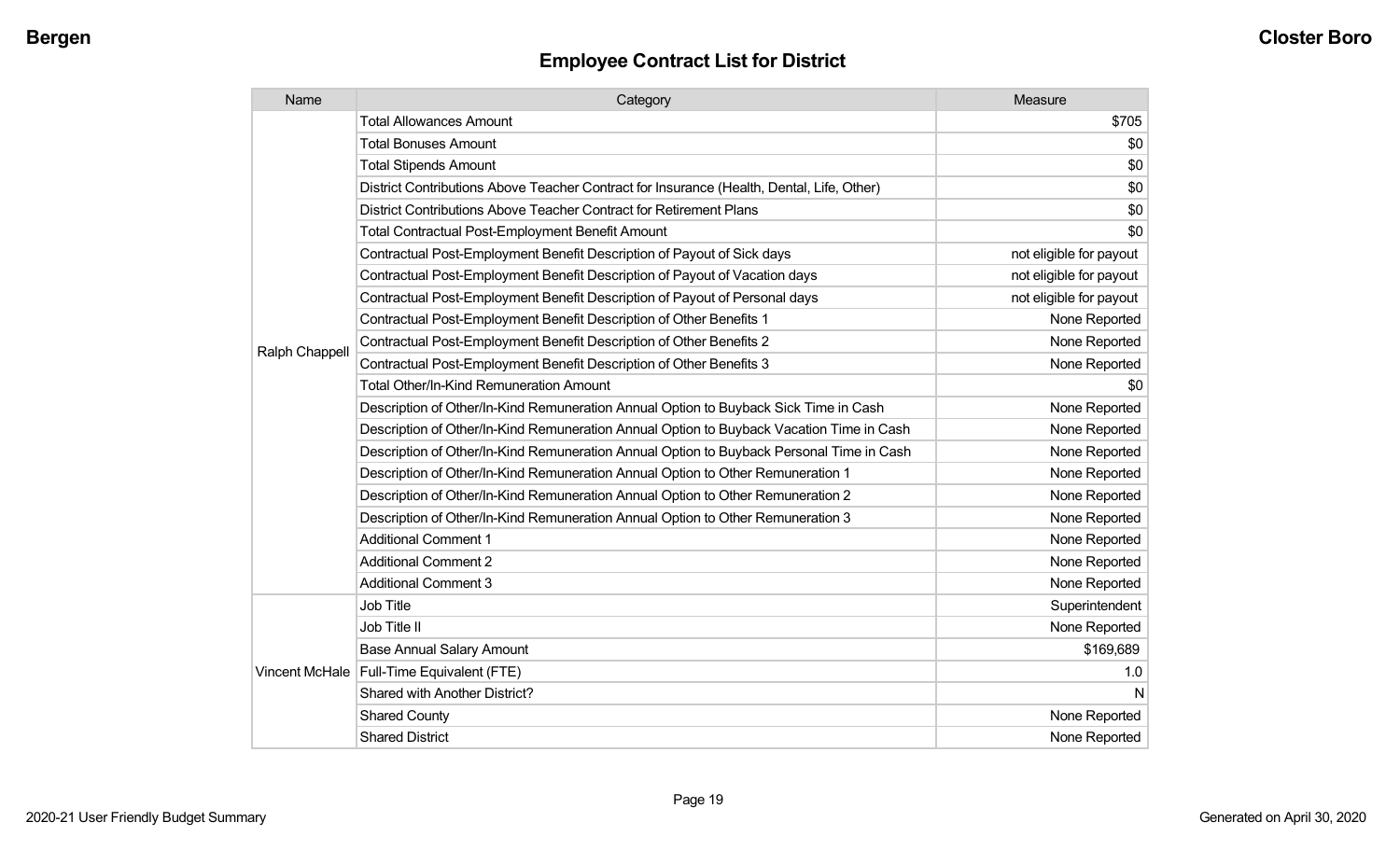| Name | Category                                                                                                   | Measure                        |
|------|------------------------------------------------------------------------------------------------------------|--------------------------------|
|      | <b>Job Title Other District</b>                                                                            | None Reported                  |
|      | Member of Collective Bargaining Unit (CBU)?                                                                | N,                             |
|      | <b>Beginning Date of Contract</b>                                                                          | 08/01/19                       |
|      | <b>End Date of Contract</b>                                                                                | 06/30/23                       |
|      | Contracted Number of Annual Work Days                                                                      | 260                            |
|      | <b>Contracted Number of Annual Vacation Days</b>                                                           | 25                             |
|      | <b>Contracted Number of Annual Sick Days</b>                                                               | 12                             |
|      | Contracted Number of Annual Personal Days                                                                  | 3                              |
|      | <b>Contracted Number of Annual Consulting Days</b>                                                         | 0                              |
|      | Number of Other Contracted Non-Working Days                                                                | 25                             |
|      | Description of Other Contracted Non-Working Days                                                           | <b>Holidays and Recess</b>     |
|      | <b>Total Allowances Amount</b>                                                                             | \$7,000                        |
|      | <b>Total Bonuses Amount</b>                                                                                | \$25,453                       |
|      | <b>Total Stipends Amount</b>                                                                               | \$0                            |
|      | Vincent McHale   District Contributions Above Teacher Contract for Insurance (Health, Dental, Life, Other) | \$0                            |
|      | District Contributions Above Teacher Contract for Retirement Plans                                         | \$0                            |
|      | Total Contractual Post-Employment Benefit Amount                                                           | \$15,000                       |
|      | Contractual Post-Employment Benefit Description of Payout of Sick days                                     | Maximum payout upon retirement |
|      | Contractual Post-Employment Benefit Description of Payout of Vacation days                                 | not eligible for payout        |
|      | Contractual Post-Employment Benefit Description of Payout of Personal days                                 | not eligible for payout        |
|      | Contractual Post-Employment Benefit Description of Other Benefits 1                                        | None Reported                  |
|      | Contractual Post-Employment Benefit Description of Other Benefits 2                                        | None Reported                  |
|      | Contractual Post-Employment Benefit Description of Other Benefits 3                                        | None Reported                  |
|      | <b>Total Other/In-Kind Remuneration Amount</b>                                                             | \$0                            |
|      | Description of Other/In-Kind Remuneration Annual Option to Buyback Sick Time in Cash                       | None Reported                  |
|      | Description of Other/In-Kind Remuneration Annual Option to Buyback Vacation Time in Cash                   | None Reported                  |
|      | Description of Other/In-Kind Remuneration Annual Option to Buyback Personal Time in Cash                   | None Reported                  |
|      | Description of Other/In-Kind Remuneration Annual Option to Other Remuneration 1                            | None Reported                  |
|      | Description of Other/In-Kind Remuneration Annual Option to Other Remuneration 2                            | None Reported                  |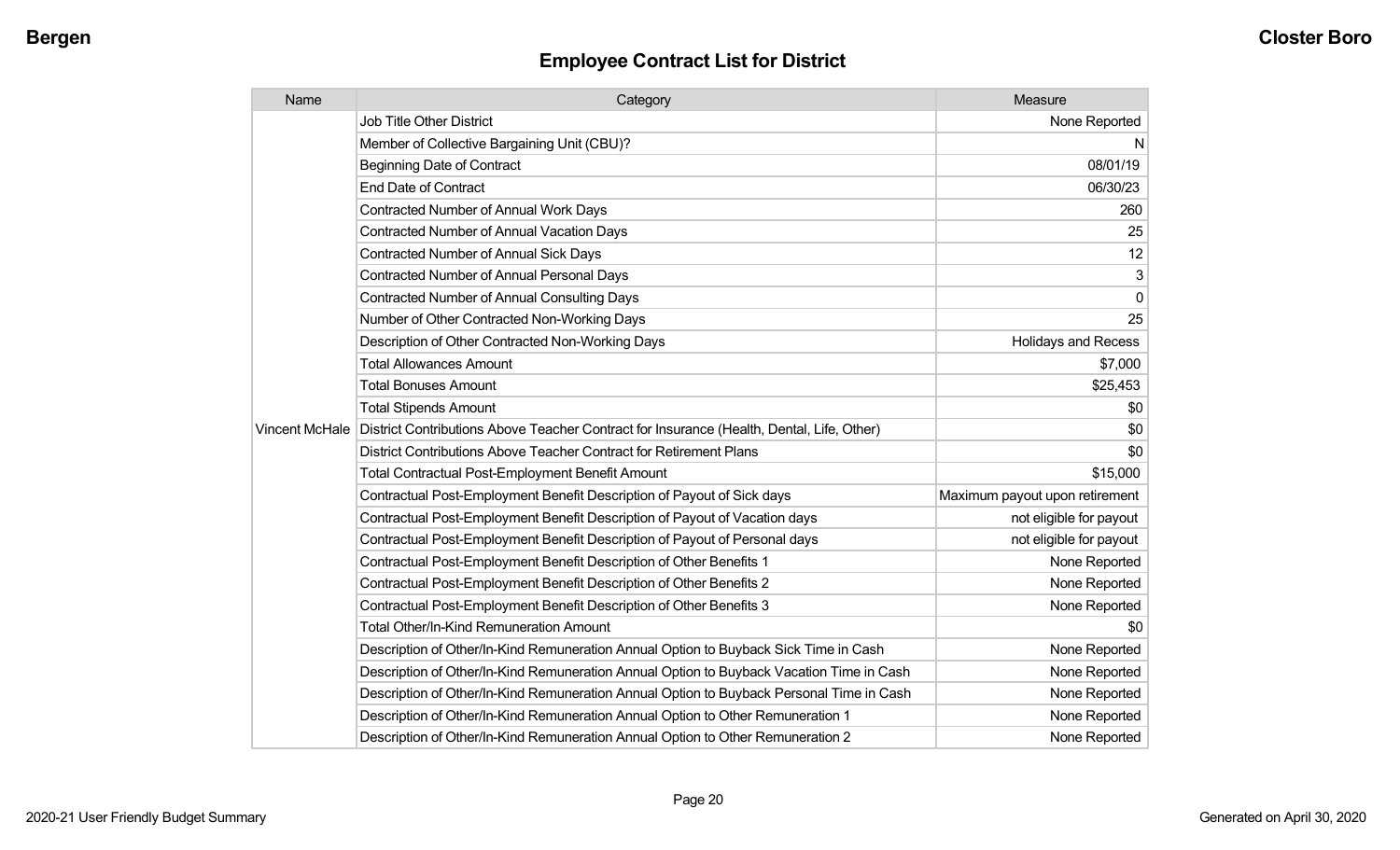| Name                   | Category                                                                                  | Measure                    |
|------------------------|-------------------------------------------------------------------------------------------|----------------------------|
|                        | Description of Other/In-Kind Remuneration Annual Option to Other Remuneration 3           | None Reported              |
| <b>Vincent McHale</b>  | <b>Additional Comment 1</b>                                                               | None Reported              |
|                        | <b>Additional Comment 2</b>                                                               | None Reported              |
|                        | <b>Additional Comment 3</b>                                                               | None Reported              |
|                        | Job Title                                                                                 | Information Technology     |
|                        | Job Title II                                                                              | None Reported              |
|                        | <b>Base Annual Salary Amount</b>                                                          | \$105,060                  |
|                        | Full-Time Equivalent (FTE)                                                                | 1.0                        |
|                        | Shared with Another District?                                                             | N                          |
|                        | <b>Shared County</b>                                                                      | None Reported              |
|                        | <b>Shared District</b>                                                                    | None Reported              |
|                        | Job Title Other District                                                                  | None Reported              |
|                        | Member of Collective Bargaining Unit (CBU)?                                               | N                          |
|                        | <b>Beginning Date of Contract</b>                                                         | 07/01/19                   |
|                        | <b>End Date of Contract</b>                                                               | 06/30/20                   |
|                        | Contracted Number of Annual Work Days                                                     | 260                        |
| <b>Vincent Salvati</b> | <b>Contracted Number of Annual Vacation Days</b>                                          | 15                         |
|                        | Contracted Number of Annual Sick Days                                                     | 12                         |
|                        | Contracted Number of Annual Personal Days                                                 | 3                          |
|                        | <b>Contracted Number of Annual Consulting Days</b>                                        | $\mathbf{0}$               |
|                        | Number of Other Contracted Non-Working Days                                               | 25                         |
|                        | Description of Other Contracted Non-Working Days                                          | <b>Holidays and Recess</b> |
|                        | <b>Total Allowances Amount</b>                                                            | \$500                      |
|                        | <b>Total Bonuses Amount</b>                                                               | \$0                        |
|                        | <b>Total Stipends Amount</b>                                                              | \$0                        |
|                        | District Contributions Above Teacher Contract for Insurance (Health, Dental, Life, Other) | \$0                        |
|                        | District Contributions Above Teacher Contract for Retirement Plans                        | \$0                        |
|                        | Total Contractual Post-Employment Benefit Amount                                          | \$0                        |
|                        | Contractual Post-Employment Benefit Description of Payout of Sick days                    | not eligible for payout    |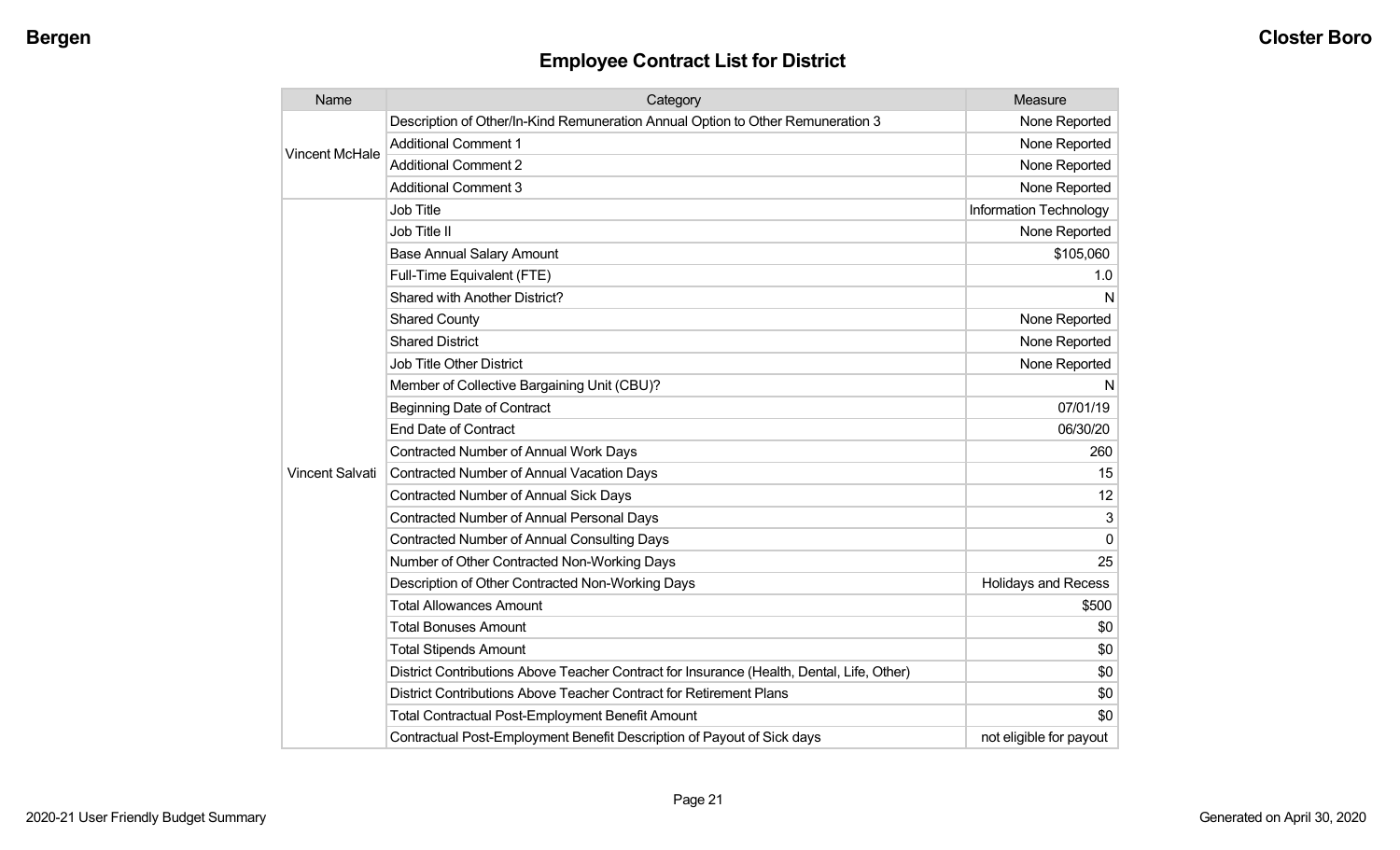| Name                  | Category                                                                                 | Measure                 |
|-----------------------|------------------------------------------------------------------------------------------|-------------------------|
|                       | Contractual Post-Employment Benefit Description of Payout of Vacation days               | not eligible for payout |
|                       | Contractual Post-Employment Benefit Description of Payout of Personal days               | not eligible for payout |
|                       | Contractual Post-Employment Benefit Description of Other Benefits 1                      | None Reported           |
|                       | Contractual Post-Employment Benefit Description of Other Benefits 2                      | None Reported           |
|                       | Contractual Post-Employment Benefit Description of Other Benefits 3                      | None Reported           |
|                       | Total Other/In-Kind Remuneration Amount                                                  | \$0                     |
|                       | Description of Other/In-Kind Remuneration Annual Option to Buyback Sick Time in Cash     | None Reported           |
| Vincent Salvati       | Description of Other/In-Kind Remuneration Annual Option to Buyback Vacation Time in Cash | None Reported           |
|                       | Description of Other/In-Kind Remuneration Annual Option to Buyback Personal Time in Cash | None Reported           |
|                       | Description of Other/In-Kind Remuneration Annual Option to Other Remuneration 1          | None Reported           |
|                       | Description of Other/In-Kind Remuneration Annual Option to Other Remuneration 2          | None Reported           |
|                       | Description of Other/In-Kind Remuneration Annual Option to Other Remuneration 3          | None Reported           |
|                       | <b>Additional Comment 1</b>                                                              | None Reported           |
|                       | <b>Additional Comment 2</b>                                                              | None Reported           |
|                       | <b>Additional Comment 3</b>                                                              | None Reported           |
|                       | <b>Job Title</b>                                                                         | Principal               |
|                       | Job Title II                                                                             | None Reported           |
|                       | <b>Base Annual Salary Amount</b>                                                         | \$148,733               |
|                       | Full-Time Equivalent (FTE)                                                               | 1.0                     |
|                       | Shared with Another District?                                                            | N                       |
|                       | <b>Shared County</b>                                                                     | None Reported           |
|                       | <b>Shared District</b>                                                                   | None Reported           |
| <b>William Tantum</b> | <b>Job Title Other District</b>                                                          | None Reported           |
|                       | Member of Collective Bargaining Unit (CBU)?                                              | N                       |
|                       | <b>Beginning Date of Contract</b>                                                        | 07/01/19                |
|                       | <b>End Date of Contract</b>                                                              | 06/30/20                |
|                       | Contracted Number of Annual Work Days                                                    | 260                     |
|                       | <b>Contracted Number of Annual Vacation Days</b>                                         | 20                      |
|                       | <b>Contracted Number of Annual Sick Days</b>                                             | 12                      |